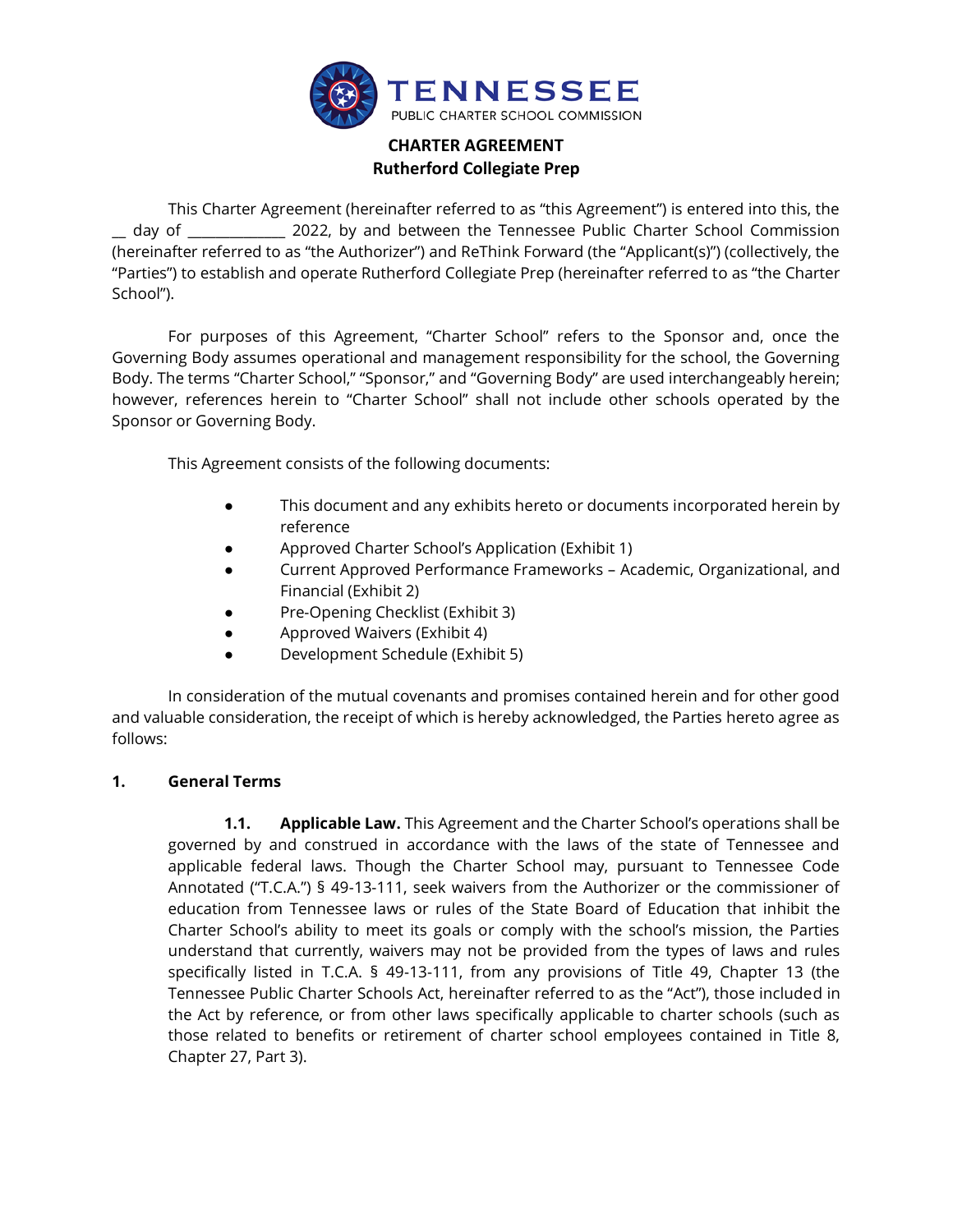

To the extent there is a conflict between the terms of this Agreement and the Charter School's Application, the terms of this Agreement shall govern.

By signing this Agreement, the Authorizer approves any waivers requested in the Charter School's Application, unless such waivers are excluded from Exhibit 4. Approved waivers and any other waivers subsequently requested and approved are attached as **Exhibit 4**.

**1.2. Effective Date.** This Agreement shall be effective immediately following signature by the Governing Board or its designee and the Authorizer. This Agreement shall expire on June 30 of the tenth (10<sup>th</sup>) year after the date of opening of the Charter School for instruction, unless earlier terminated or renewed pursuant to the terms of this Agreement or state law. The Charter School has exercised its statutory authority under T.C.A. § 49-13-110 to delay the opening of the school for one (1) year. As such, all terms and dates listed throughout the Agreement shall be effective beginning the 2023-2024 school year.

**1.3 Pre-Opening Process.** Upon approval by the Authorizer, the pre-opening checklist (the "Pre-Opening Checklist", incorporated into this Agreement as **Exhibit 3**), will be sent to the Charter School outlining specific actions that must be put in place during the planning year and completed prior to the Charter School opening for instruction. If the Pre-Opening Checklist is substantially incomplete at the time of inspection, the Authorizer may decide to not allow the Charter School to open until the Charter School has completed all preopening steps under T.C.A. § 49-13-111, Authorizer policies, development schedule (the "Development Schedule," incorporated into this Agreement as **Exhibit 5**) and the Pre-Opening Checklist.

If the Charter School is allowed to open despite the failure to complete all items required by the Pre-Opening Checklist, the Charter School must provide proof to the Authorizer that all items on the Pre-Opening Checklist have been completed by the date specified by the Authorizer. The failure of the Charter School to complete all items on the Pre-Opening Checklist by the specified date shall be a material violation of this Agreement and shall subject the Charter School to corrective actions, including but not limited to revocation, in accordance with the Authorizer's Intervention policy.

**1.4. Charter School Performance.** The operation of the Charter School shall be subject to the terms and conditions of this Agreement and the Act. Decisions by the Authorizer regarding amendment, renewal, or revocation of this Agreement shall be based upon applicable laws, rules, policies, this Agreement, and/or the academic, organizational, and financial Performance Frameworks (the "Performance Frameworks") incorporated into this Agreement as **Exhibit 2**, as well as the Authorizer's Intervention Policy.

The Authorizer shall have broad oversight authority over the Charter School and may take all reasonable steps necessary to oversee compliance with this Agreement and applicable laws, rules, and policies. This oversight authority includes, but is not limited to, the right to visit, examine, and inspect the Charter School and its records during the pre-opening year,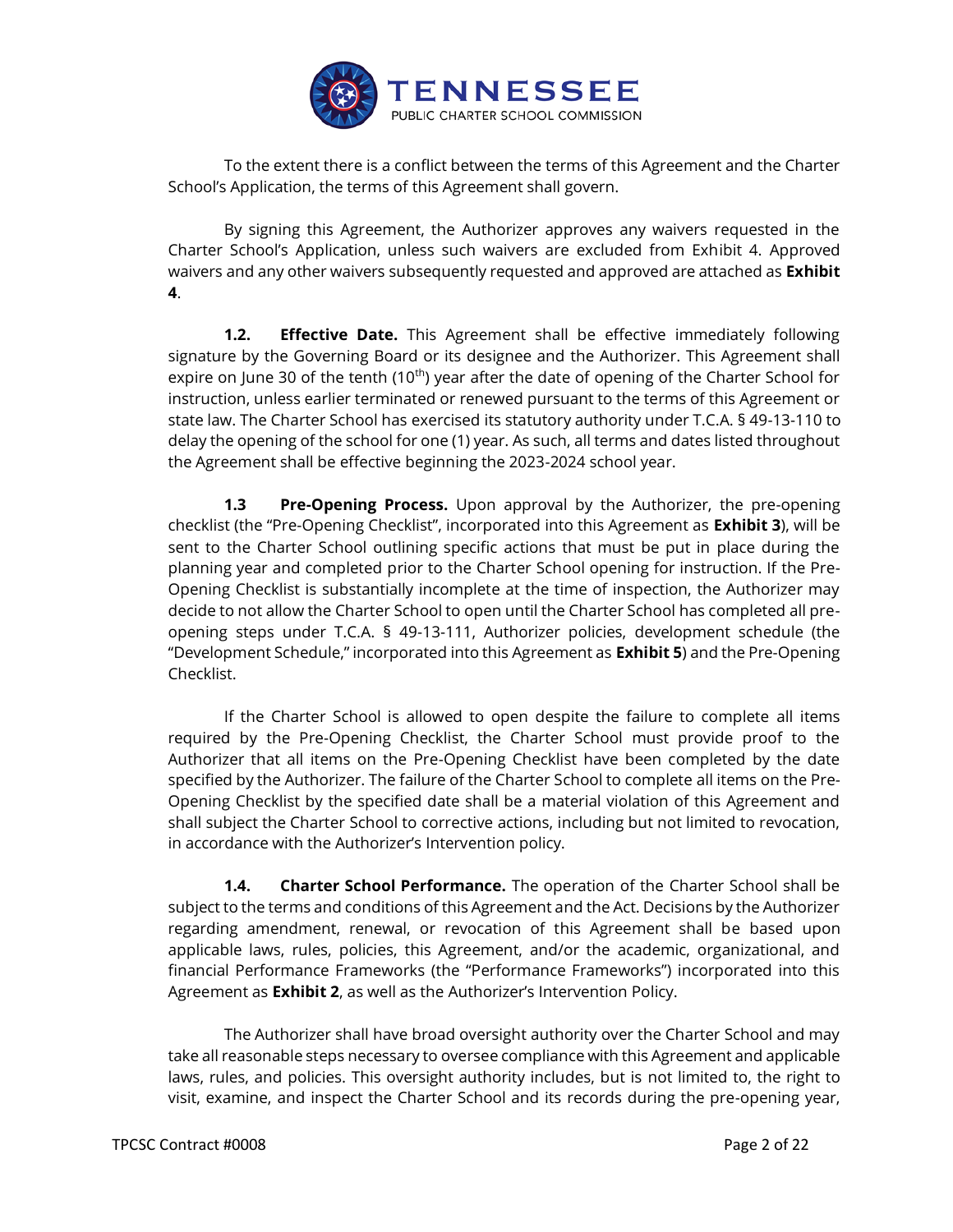

during the annual monitoring visit, and to investigate a complaint (notice including a statement of the complaint shall be given to the Charter School, unless in the judgment of the Authorizer such notice would inhibit the Authorizer's ability to investigate the complaint. Information that may identify the complainant may be redacted if deemed necessary by the Authorizer).

Upon reasonable notice, the Authorizer may interview Charter School employees, Board members, students, and families as necessary to resolve complaints and grievances. With respect to complaints and grievances, additional information is contained in Section 8.2.

The Authorizer shall provide in writing to the Charter School no later than July 1 of each school year a Master Reporting Calendar which will set out key deadlines for the Charter School to provide certain information and reports. Additionally, at least thirty (30) days prior to any site visit, the Authorizer shall provide the Charter School with a written list of any required documentation and/or specified actions for the site visit.

The Parties agree that the most critical performance measures contained in the Performance Frameworks are the academic measures, which may include student achievement, student growth measures (including annual measurable objectives), readiness for successive school levels (middle, high, or post-secondary) and employment, as well as mission-specific academic goals defined in the Performance Frameworks.

For the purposes of accountability, renewal, and/or revocation evaluation, the Performance Frameworks supersede all assessment measures, educational goals and objectives, financial operations metrics, and organizational performance metrics set forth in the Charter School's Application and not explicitly incorporated into the Performance Frameworks. However, this shall not prevent the Authorizer from holding the Charter School accountable for any goals contained in the Charter School's Application that do not conflict with Performance Frameworks for purposes of accountability, renewal, and/or revocation evaluation. The specific terms, form and requirements of the Performance Frameworks are maintained and disseminated by the Authorizer and shall be binding on the Charter School.

The Authorizer shall—at least annually—monitor and report on the Charter School's progress in relation to the indicators, measures, metrics, and targets set out in the Performance Frameworks, as well as compliance with federal and state laws and regulations, and when required by the Performance Frameworks and such laws and regulations. The Authorizer will conduct an annual scheduled comprehensive site visit each year, which will be used to inform the interim review done at the end of the fifth year.

The Authorizer shall conduct an interim review at the end of the fifth year after the date of opening of the Charter School for instruction, pursuant to T.C.A. § 49-13-121.

Changes to the Performance Frameworks to align with changes to applicable state or federal accountability requirements shall apply to the Charter School. In the event of such changes, the Authorizer will use best efforts to apply expectations for school performance in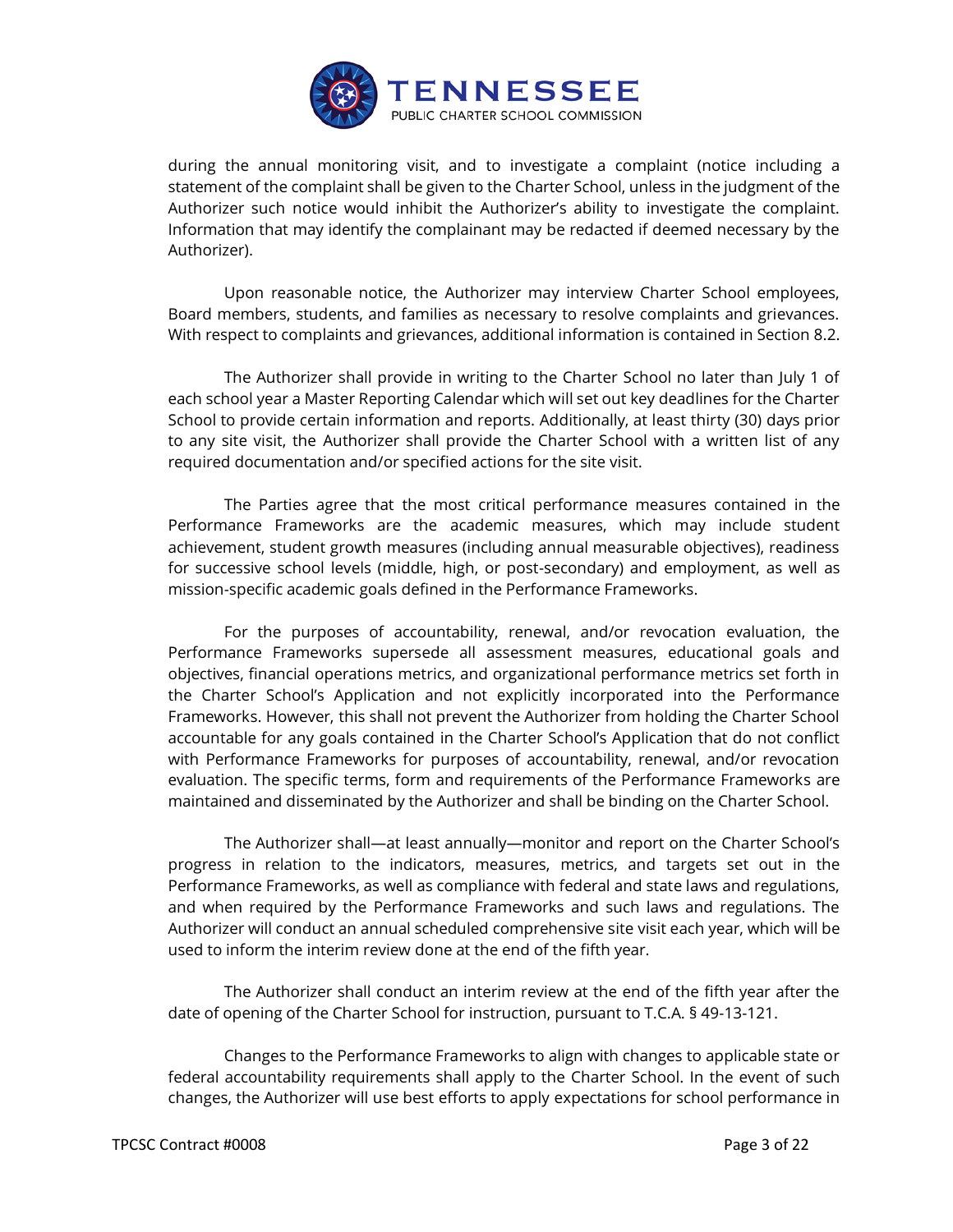

a manner consistent with those set forth in the Performance Frameworks as initially established in the most recent charter agreement.

Changes to the Performance Frameworks that are not required by state or federal law or accountability requirements will not become binding upon the Charter School without the Charter School's consent, except at the time of charter renewal or amendment.

**1.5. Location.** The Charter School location is to be determined and shall be located in the northwest region of Rutherford County, TN. If the Charter School proposes to change its location, such change shall not require an amendment to this Agreement unless the location change is materially different from the location of the Charter School as discussed in the Charter School's Application and described in this agreement. Non-material changes in location shall require at least thirty (30) days prior notice to the Authorizer. Any change in location that is determined by the Authorizer to be materially different from the Charter School's Application shall require an amendment to this Agreement as set forth in Section 10. If the Charter School is located at a site owned or controlled by the local education agency (LEA) in which the Charter School is located or a site owned or controlled by the local government where the Charter School is located, the use of such site shall be subject to and governed by a Facilities Agreement between the parties.

**1.5.1. Inspections**. The Authorizer will have access at all reasonable times to any facility owned, leased or utilized in any way by the Charter School for purposes of inspection and review of the Charter School's operation and to monitor the Charter School's compliance with the terms of this Agreement.

**1.5.2. Impracticability of Use.** If use by the Charter School of a facility is rendered impracticable by any cause whatsoever, or if the funds necessary to construct/renovate or upgrade a facility cannot be secured, the Charter School shall notify the Authorizer. The Authorizer shall not be obligated to provide an alternative facility for use by the Charter School.

**1.6. Employment Status.** All teachers and other staff of the Charter School shall be employed by the Charter School, and not the Authorizer. None of the provisions in this Agreement shall be construed to create a relationship of agency, representation, joint venture, ownership, or control of employment between the Parties.

# **2. Charter School Organizational Responsibilities**

**2.1. Student Enrollment and Retention.** The Charter School shall enroll students according to T.C.A. § 49-13-113. The Charter School shall not discriminate with respect to admissions on the basis of race, color, ethnicity, religion, national origin, English language proficiency, sex, disability, or the need for special education and related services as set forth in the Charter School's Application and the Act.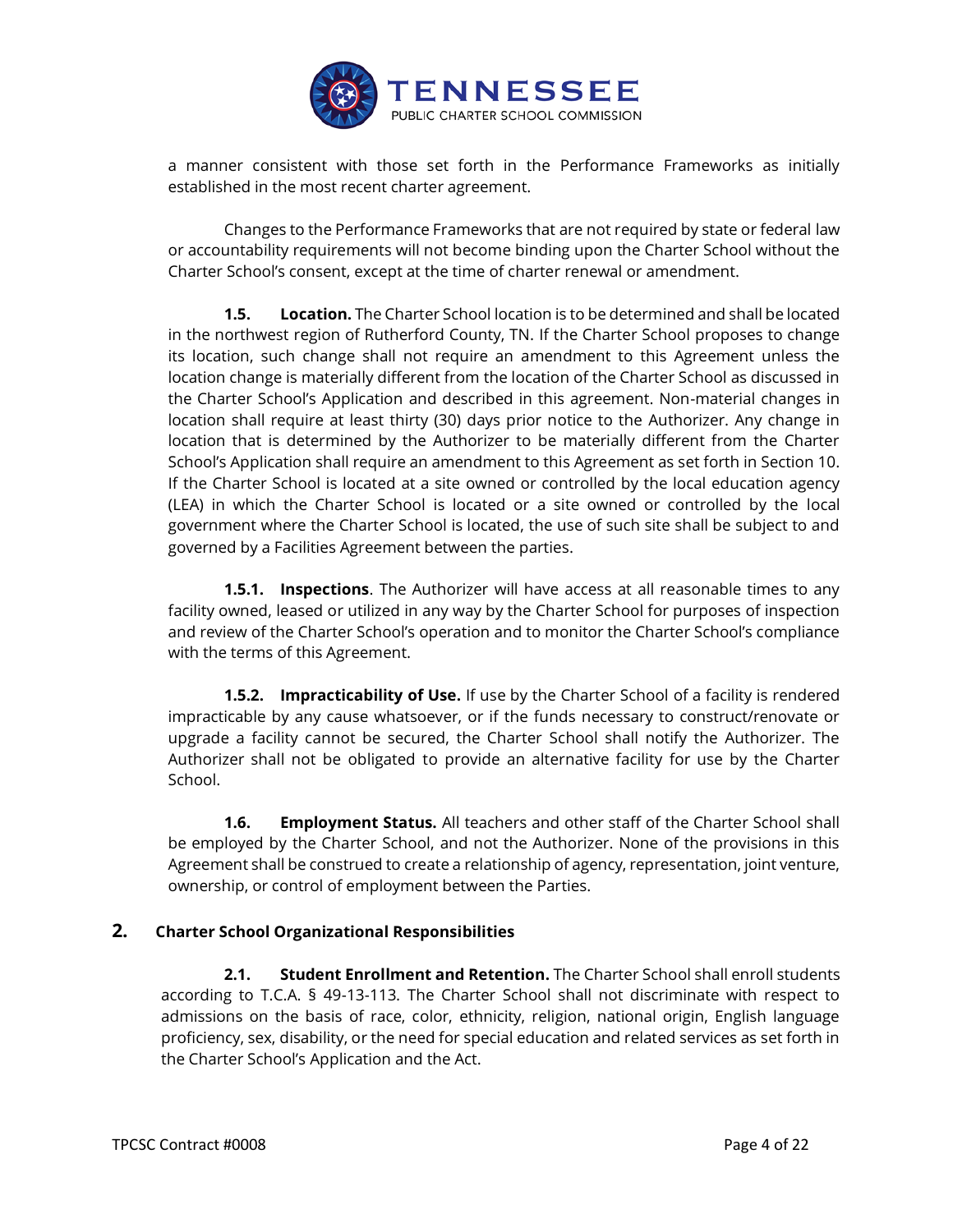

The Charter School may enroll students up to a total maximum enrollment of 770. When the school is serving all authorized grades, increases in total enrollment numbers greater than 770 must be reported to the Authorizer and evaluated to determine if they are material changes to this Agreement. Reductions in enrollment greater than 15% must be reported to the Authorizer and evaluated to determine if they are material changes to this Agreement. Until the school is serving all authorized grade levels, the Authorizer will annually evaluate the school against the enrollment listed by year in Exhibit 1. If, after completion of the annual enrollment evaluation, the Charter School's actual enrollment fall below 15% of the projected enrollment, the Authorizer shall have the right to determine if the actual enrollment is a material change to this Agreement. Reductions in enrollment in successive years or changes that affect the financial solvency of the Charter School are considered material and shall require an amendment to this Agreement. Any change in enrollment that is considered to be material to this Agreement shall not be permitted unless a formal amendment to this Agreement is secured in advance according to the provisions outlined in T.C.A. § 49-13-110(d), Commission Rule 1185-01-01-.04, and this Agreement.

The Charter School may enroll students in the grade levels approved in the Charter School's Application.

| <b>Grade Level</b>    | <b>Year Approved</b><br>to Enroll |
|-----------------------|-----------------------------------|
| Kindergarten          | 2023-24                           |
| 1 <sup>st</sup> Grade | 2023-24                           |
| 2 <sup>nd</sup> Grade | 2023-24                           |
| 3rd Grade             | 2023-24                           |
| 4 <sup>th</sup> Grade | 2023-24                           |
| 5 <sup>th</sup> Grade | 2023-24                           |
| 6 <sup>th</sup> Grade | 2024-25                           |
| 7 <sup>th</sup> Grade | 2025-26                           |
| 8 <sup>th</sup> Grade | 2026-27                           |

## **Enrollment**

If the number of applications for the Charter School exceeds the capacity of a program, class, grade level, or building, enrollment shall occur according to the preferences in T.C.A. § 49-13-113. If enrollment within a group of preference set out in subdivision (d)(4) exceeds the planned capacity of the Charter School, enrollment within that group shall be determined on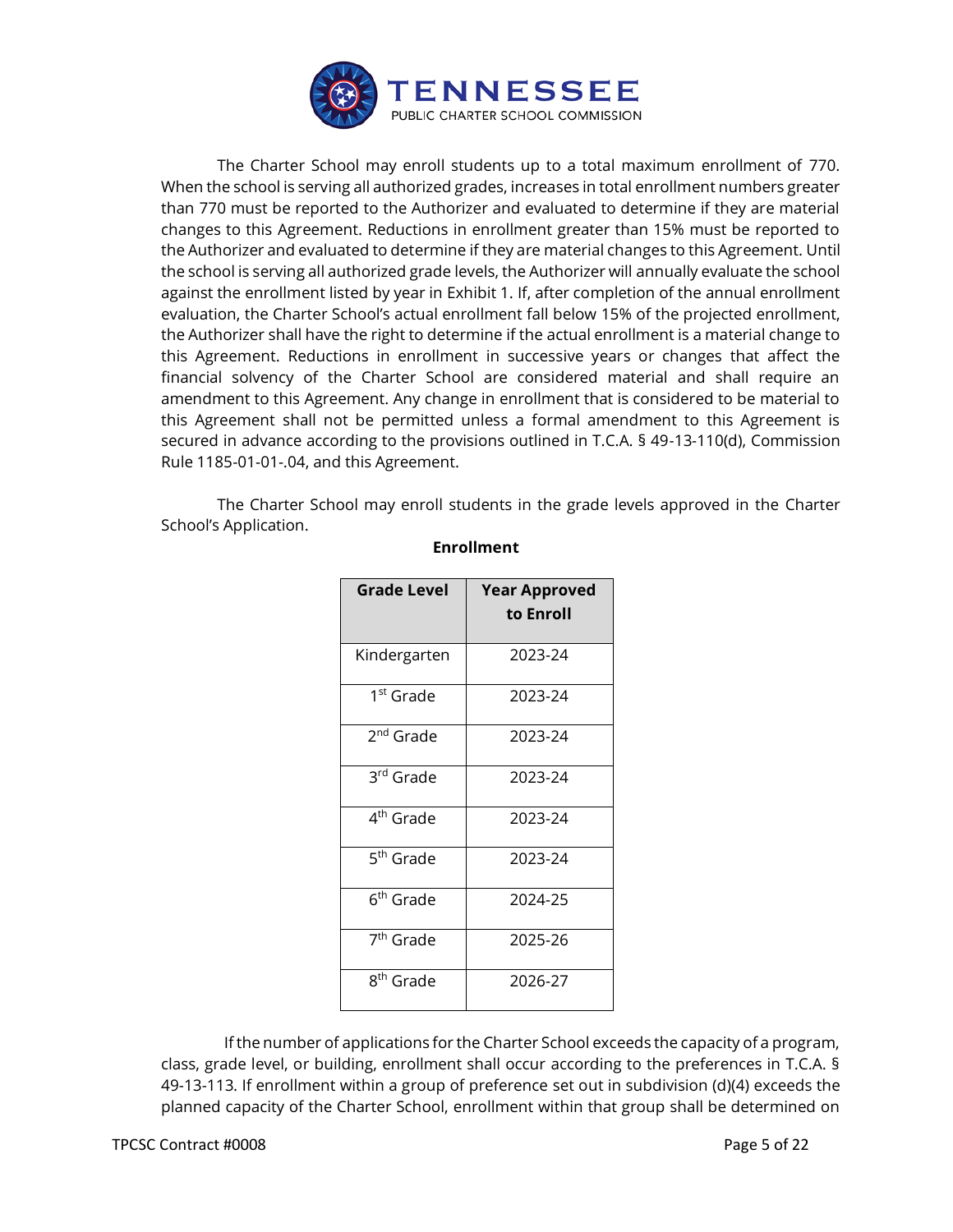

the basis of a lottery that complies with statute. The Charter School shall ensure a random selection process, equitable to all students and publicly verifiable, in accordance with federal, state, and local law. The Charter School shall be responsible for adherence to essential publiceducation obligations, including but not limited to enrollment of all eligible students where space is available.

**2.1.1 Student Transfers and Exits.** The Charter School will comply with the Tennessee Department of Education's student transfer and exit reporting requirements and shall provide information to the Authorizer upon request. The Charter School shall enact a discipline policy that complies with the State Board of Education's quality authorizing standards as well as federal, state, and local laws and may not counsel out enrolled students.

**2.2. Academic Program.** The Charter School shall operate the academic program in accordance with this Agreement, the Charter School's Application, and applicable state and federal law, including providing at least the same equivalent time of instruction as other public schools and complying with assessment and accountability laws and rules (T.C.A. § 49-13-111). If the Charter School is performing below standards, the Authorizer may review the academic program. The Charter School will notify the Authorizer of any changes to the academic program that are a change from the Charter School's Application, and the Authorizer will evaluate to determine if they are material changes to this Agreement. Any changes to the school structure shall be considered material to this Agreement and shall not be permitted unless a formal amendment to this Agreement is secured in advance according to the provisions outlined in T.C.A. § 49-13-110(d), Commission Rule 1185-01-01-.04, and this Agreement. For purposes of this Agreement, school structure shall be defined as the academic focus of the Charter School and grade levels served.

**2.2.1. Assessments.** The Charter School shall administer all state-mandated assessments to the extent such assessments are required by the Tennessee Department of Education, which currently include but are not limited to TCAP or its successor assessment, writing assessments, and English learner (EL) assessments for the required grades and testing windows. The Charter School shall comply with all Department of Education-required assessment administration, security, and reporting requirements. The Charter School may use additional assessments of its own choosing.

**2.3. Special Education.** Special education services, related services, and accommodations for students who are eligible under the Individuals with Disabilities Education Act (IDEA), Section 504 of the Rehabilitation Act of 1973 (Section 504), the Americans with Disabilities Act (ADA), or any applicable provisions of state law, shall be provided in accordance with applicable state and federal law, this Agreement and Authorizer rules and policies. The Authorizer is the LEA for purposes of ensuring compliance with IDEA, Section 504, and all other federal and state laws and regulations concerning accommodation of and education of students with disabilities.

**2.3.1. Responsibility of the Charter School.** The Charter School assumes responsibility for the provision of services, development and implementation of individualized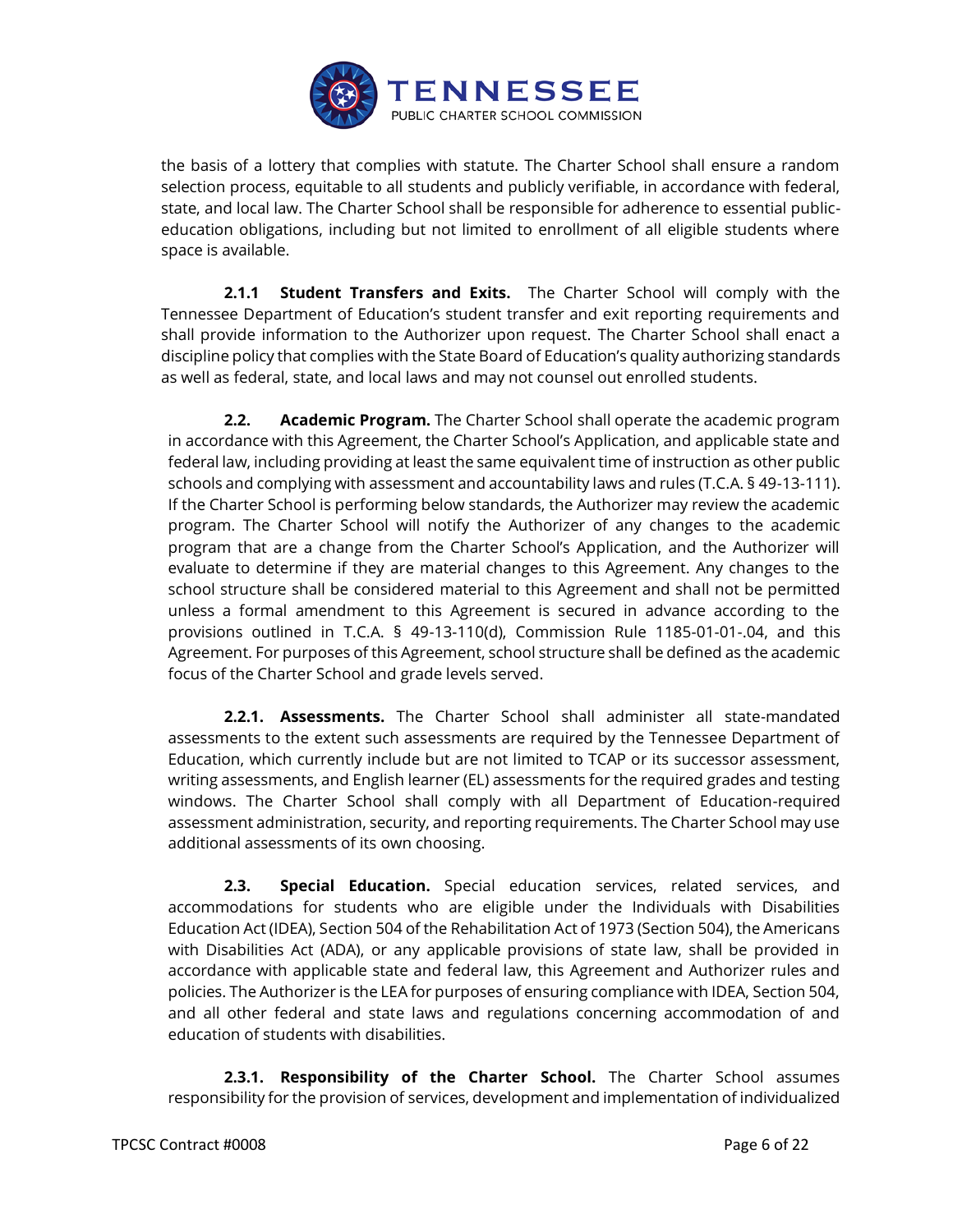

education programs (IEPs), 504 plans, child find, evaluation and re-evaluation, and all other obligations under IDEA and/or Section 504 for students identified as eligible for special education services and/or disability accommodations. The Charter School shall have a qualified special education coordinator who will be responsible for monitoring individual case management of all special education students and disabled students and for arranging the provision of services required by their IEP and/or 504 plan. The Charter School shall maintain documentation of the Charter School's compliance with IDEA and Section 504 as required by law. No student shall be denied admission nor counseled out of the Charter School due to the nature, extent, or severity of his/her disability or due to the student's request for, or actual need for, exceptional education services or accommodations pursuant to IDEA, Section 504, or the ADA.

The Charter School shall also implement the requirements of Response to Instruction and Intervention ("RTI<sup>2</sup>"), as set forth by the Tennessee Department of Education.

The Charter School shall report to the Authorizer any and all formal complaints, relating to IDEA Due Process for special education and Office of Civil Rights complaints for disability accommodations within ten (10) business days of the Charter School's notification of such occurrences.

The Charter School's indemnity of the Authorizer relating to special education and disability accommodations is provided in Section 12.c.

**2.3.2. Costs for Special Education.** The Charter School is financially responsible for child find including student identification, evaluation and assessment expenses. All costs associated with providing educational services to students with disabilities are the responsibility of the Charter School. The Charter School shall bear the financial responsibility for evaluations and reevaluations and the provision of all services consistent with student IEPs and 504 plans.

The Authorizer will pass federal funding to the Charter School based on the per pupil allocation received from the Tennessee Department of Education. Funding is available on a reimbursement basis.

**2.4. English Learners.** The Charter School shall address the needs of EL students pursuant to applicable federal and state laws and regulations (including Title III of the Every Student Succeeds Act (ESSA) and Title VI of the Civil Rights Act of 1964 (Title VI)). The Charter School agrees to maintain and consistently implement a policy to identify students in need of EL services, to provide services in an equitable manner to ensure meaningful access to the school's educational program (including the provision of appropriate accommodations), and to facilitate obtaining English proficiency and exit from EL services according to individual student capacity. In addition, the Charter School shall ensure that Limited English Proficiency (LEP) parents and guardians have meaningful access to school-related information.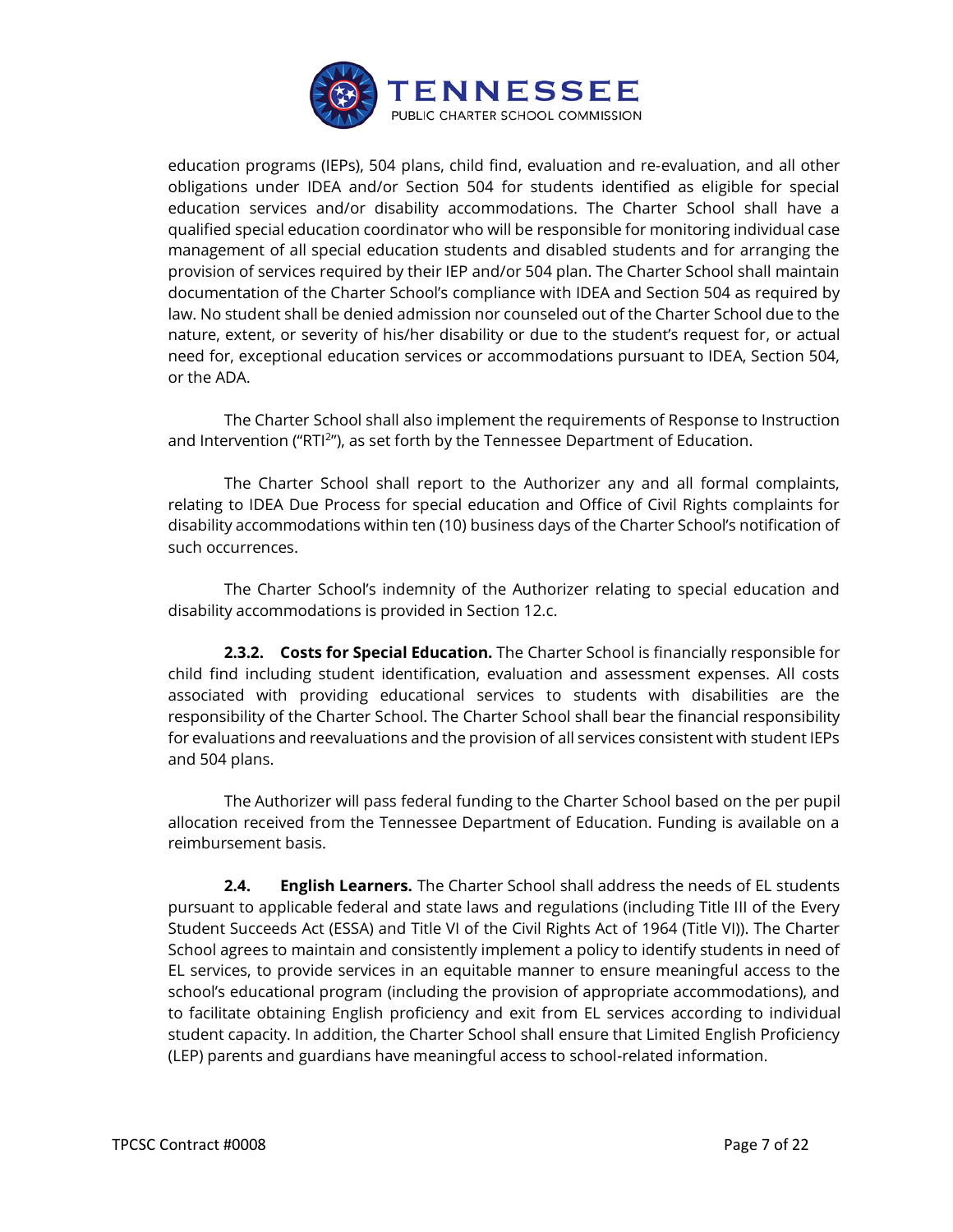

**2.5. Student Discipline/Due Process.** The Charter School is responsible for administering its discipline policy in a manner consistent with state and federal law and, rules, and the Authorizer's policies that ensures students' due process rights are satisfied, including the provision of appropriate informal or formal hearings. The Charter School shall promptly notify the Authorizer and the LEA in which the student resides of any student expulsion. If the LEA in which the student resides determines that the expelled student is eligible for its Alternative School program, the Charter School shall work with the LEA in which the student resides to provide an expelled student access to the LEA's alternative school programs.

**2.6.1. Student Information Systems.** The Charter School shall adopt the Student Information System, including but not limited to the instance selected and used by the Authorizer, selected by the Authorizer. The authorizer shall bear the cost of any needed licenses for the charter school.

**2.6.2. Student Information Reporting.** To ensure compliance with federal and state law regarding student records, the Charter School shall report to the Authorizer student information enrollment projections for the coming year no later than March 15. Any errors in data reported to the State by the Charter School shall be the sole responsibility of the Charter School to identify and correct.

## **3. Staffing**

**3.1. Teachers and Staff.** The Charter School shall ensure that all teachers and staff are licensed and endorsed as required by state statutes, State Board rules, Authorizer policies and rules, and meet applicable federal qualifications including exceptional education certified and ESL certified. The Charter School shall also provide any training required by state or federal law.

**3.2. Background Checks.** All current employees of the Charter School who have or who will have contact with children at the Charter School within the scope of the individuals' employment, and employees of contractors or sub-contractors of the Charter School who have contact with children within the scope of the individuals' employment, shall complete criminal background checks as required by state law using the ORI number of the Charter School.

#### **4. Facilities**

The Charter School shall ensure the Charter School's grounds and facilities comply with applicable health and safety laws, including the ADA, state fire marshal codes, and state and local zoning and land use codes.

The Charter School shall not commence instruction prior to completion of applicable inspections and receipt of a completed Pre-Opening Checklist (attached as Exhibit 3) from the Authorizer, unless the Authorizer permits the Charter School to open and provide later certification of completion of all items on the Pre-Opening Checklist.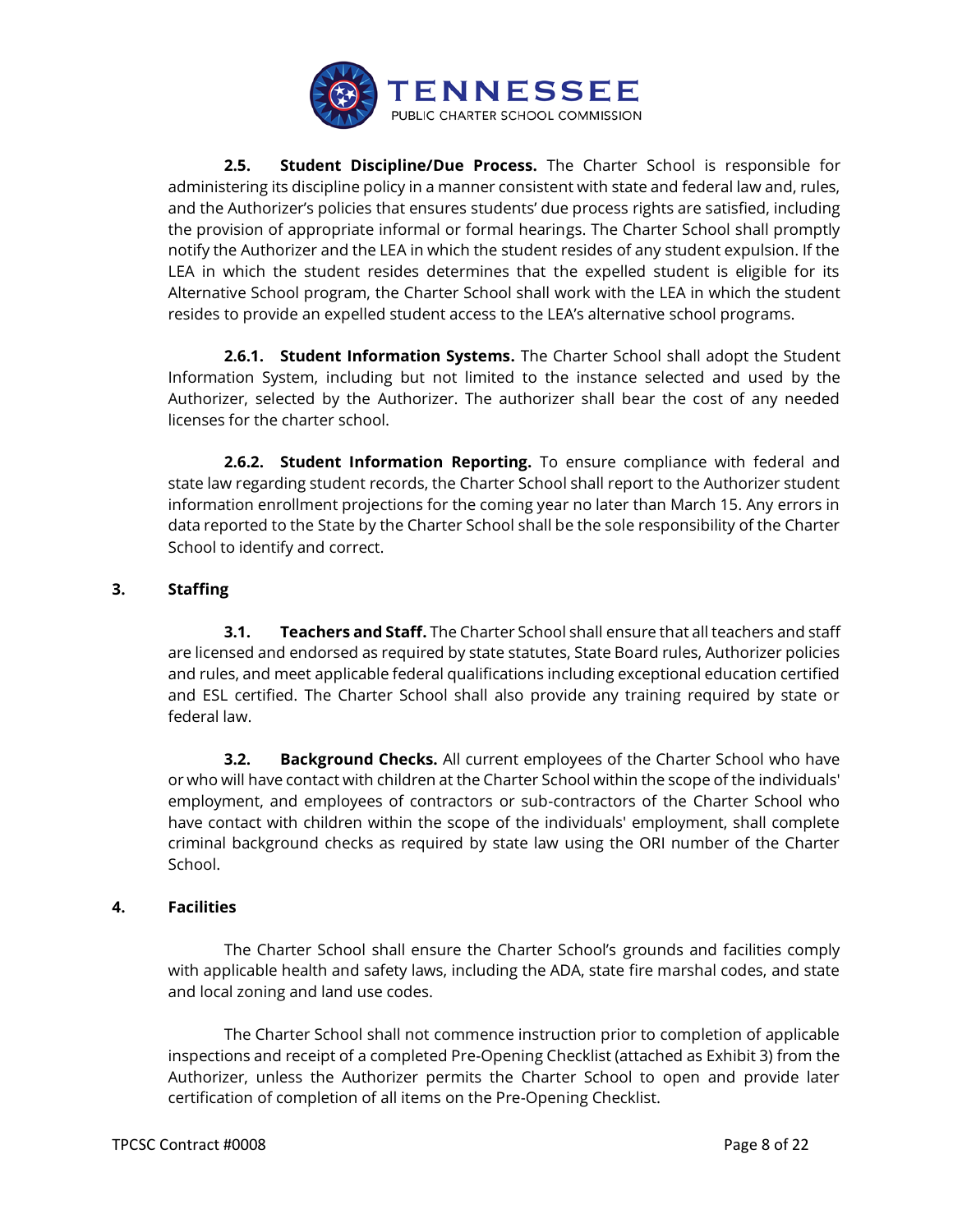

## **5. Food Service**

If the Charter School offers food services on its own or through a third-party contract, the Charter School may apply directly to, and if approved, operate school nutrition programs with reimbursement from the United States Department of Agriculture, under supervision of the Tennessee Department of Education.

## **6. Transportation**

The Charter School will provide transportation as set forth in the Charter School's Application. If the Charter School has elected to provide transportation for its students, the Authorizer shall provide to the Charter School the funds that would otherwise have been spent to provide transportation as provided in T.C.A. § 49-13-114. In order to receive these funds, the Charter School must comply with state laws and Authorizer rules and policies regarding student transportation. Transporting students in buses that have not been approved for operation by the department of safety may be grounds for non-renewal or revocation of this agreement. A change to the Charter School's plan to provide or not provide transportation for its students is considered material and requires an amendment, however, a modification in a plan to provide transportation is not considered material.

#### **7. Insurance**

The Charter School shall maintain the following insurance:

- a. General Liability/Automobile Liability Policy: must be equal to or greater than \$5,000,000. This insurance shall be primary insurance. Any insurance or selfinsurance programs covering the State of Tennessee, its officials, employees, and volunteers shall be in excess of this insurance and shall not contribute to it. The first one million dollars must be with a company licensed to do business in the state of Tennessee. The remaining \$4,000,000 can be covered under an excess liability policy (also known as an "umbrella" policy). The policy must name the State of Tennessee as an additional insured. The policy must cover contractual liability. Automobile coverage shall cover vehicles owned, hired, and non-owned.
- b. Professional Liability Policies: Directors and Officers Policy must be equal to or greater than \$5,000,000. Teachers Professional Liability Policy must be equal to or greater than \$1,000,000.
- c. Workers Compensation and Employers Liability Policy: The amount of coverage required for Workers Compensation is determined by statute. Charter School must comply with state statutes. Employers Liability must be a minimum of \$100,000.
- d. Property and Boiler Insurance Policy: If the Charter School purchases the property that will be used by the Charter School, it shall purchase "all risks"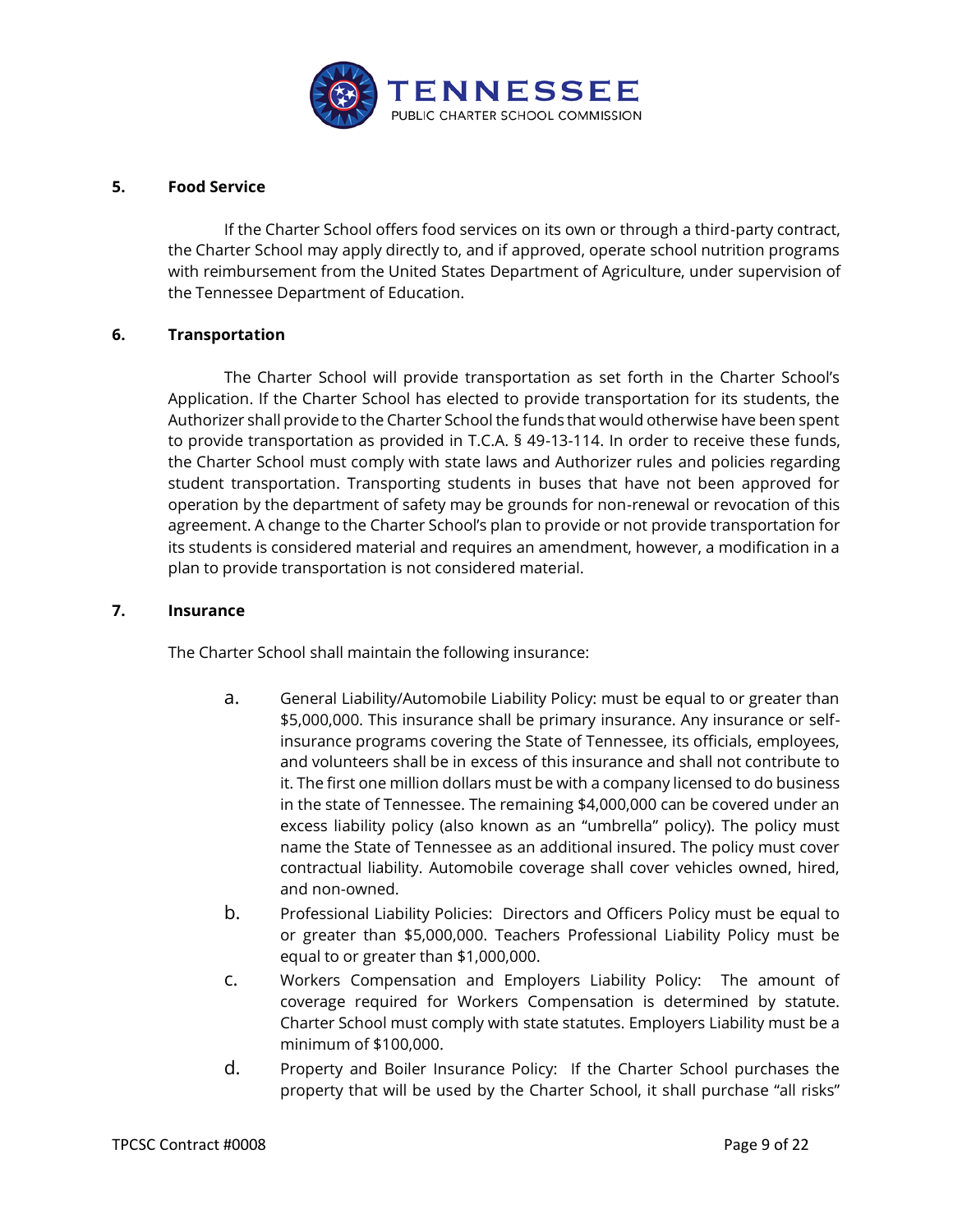

property and boiler insurance. Insurance shall be for the full replacement cost of the property and contents with no coinsurance penalty provision.

- e. Sexual Abuse: Must have \$1,000,000 required coverage
- f. State of Tennessee shall be named as an additional insured on the charter school insurance policy.

Certificates of insurance, in a form satisfactory to the Authorizer, evidencing coverage shall be provided to the Authorizer prior to commencement of performance of this Charter Agreement. Throughout the term of this Charter Agreement, Charter School shall provide updated certificates of insurance upon renewal of the current certificates.

## **8. Governance**

**8.1. General Requirements.** The Charter School shall notify the Authorizer of any change to its status as a nonprofit federal tax exempt organization under IRC  $\S$  501(c)(3).

The Governing Body and/or Charter School shall include parent participation in governance through membership on the Governing Body or establishment of a school advisory council pursuant to T.C.A. § 49-13-109.

The Charter School shall comply with all applicable provisions of the Tennessee Open Meetings Act, including statutory provisions concerning the scheduling of Governing Body meetings, meeting agendas, public notice of meetings, and records of those meetings. At the start of each school year, the Charter School shall provide to the Authorizer the list of names of all board members and a schedule of Governing Body meetings for that school year.

As required by T.C.A. § 49-13-111, the Governing Body shall be subject to the conflict of interest provisions contained in T.C.A §§ 12-4-101 and 102.

The Charter School shall be nonsectarian in its programs, admissions policies, employment practices and all other operations. The Charter School shall not be to any extent under the control or direction of any religious denomination.

The Charter School shall not discriminate against any student, employee or any other person on the basis of race, ethnicity, national origin, sex (except with respect to admission of students by single-sex schools), disability or any other ground that would be unlawful if done by any other public school. The Charter School shall take all steps necessary to ensure that discrimination does not occur, as required by law.

**8.2. Complaints.** Except as otherwise provided by this Agreement, the Governing Body shall be the first avenue for formal appeal in case of any complaints or grievances filed against the Charter School or its employees and volunteers. The Governing Body will ensure that the Charter School establishes policies and procedures for receiving and addressing complaints or grievances directed toward the Charter School or its employees and will make those policies available to students, parents/guardians, employees, and any other persons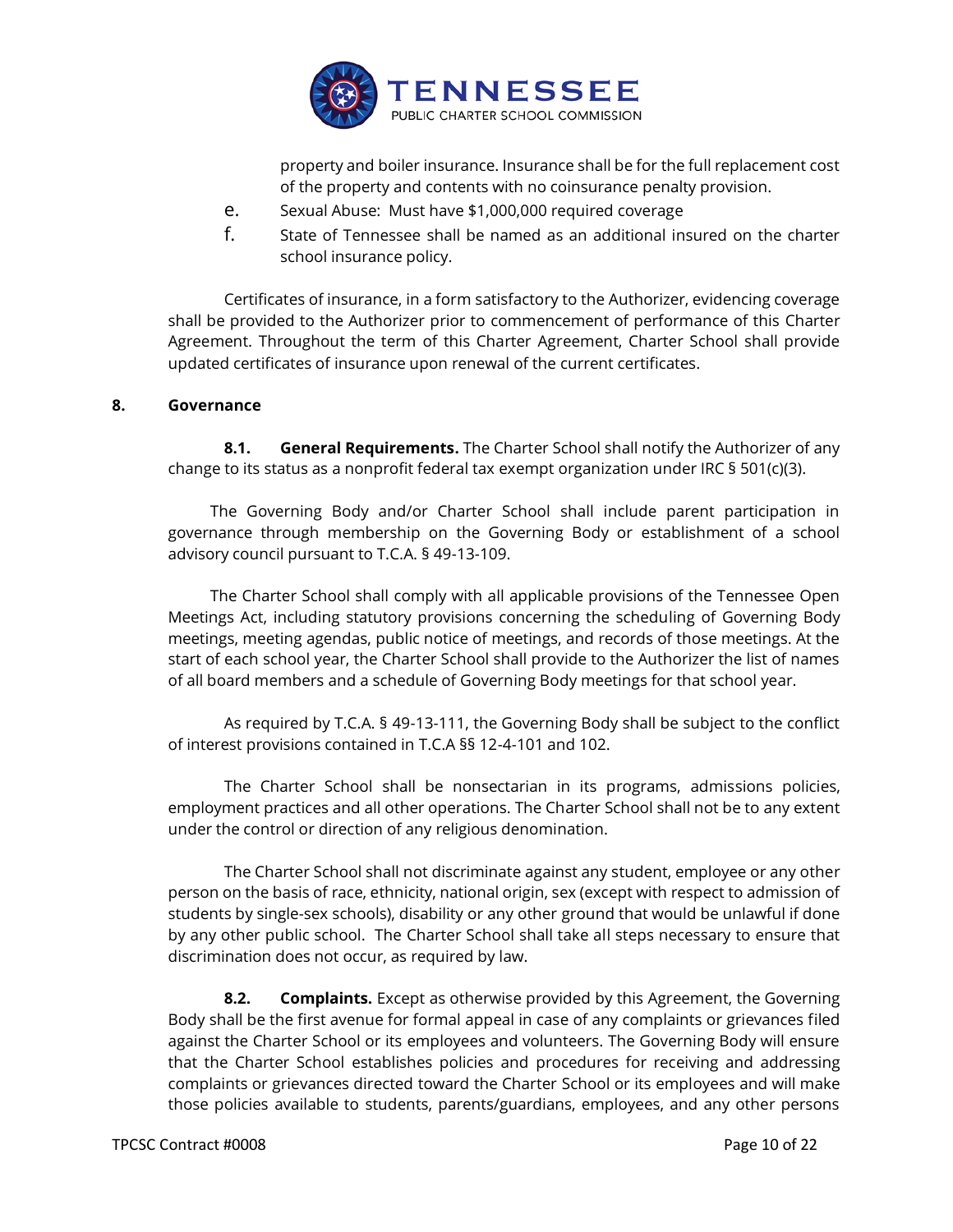

who request it. If grievances persist following an appeal to the Governing Body, or for complaints regarding alleged violations of law or the Charter Agreement, including any violations that may subject the school to revocation or non-renewal under T.C.A. §§ 49-13-121 or 122 may be investigated by the Authorizer. The Authorizer shall also have the ability to investigate complaints in compliance with the Authorizer's policies and procedures. Grievances that are not resolved by the Charter School or Governing Body, or a pattern of serious grievances, may be considered in any application for renewal of this Agreement or any action to revoke the charter.

The Charter School shall notify the Authorizer within 7 business days if the Charter School has been named a party to a lawsuit that has been filed in court.

**8.3. Reporting of Corporate Status.** The Charter School shall report any change to the Charter School's corporate legal status or any change in its standing with the Tennessee Secretary of State's Office to the Authorizer within five business (5) days of the change. Any change to the Charter School's corporate legal status as a not-for-profit organization shall constitute grounds for immediate revocation unless, during the term of this Agreement, the Act is amended to allow Charter Schools to be operated by organizations other than not-forprofit organizations.

**8.4 Required Policies and Procedures**. The Charter School shall adopt all required policies, procedures, and plans as required the Authorizer's LEA policies and procedures pursuant to federal law, state law, and the State Board of Education's rules and policies. The Authorizer may conduct periodic policy and procedure audits to ensure compliance with these requirements.

# **9. Finance**

**9.1.** State and Local Funds. The Authorizer shall allocate one hundred percent (100%) of state and local Basic Education Program (BEP) funds to the Charter School on a per pupil expenditure as provided in T.C.A. § 49-13-112 and as calculated by the formula provided by the Tennessee Department of Education. The Authorizer shall allocate funds to the Charter School after each of the ten (10) attendance-reporting intervals. The Authorizer shall allocate and distribute one-tenth of state and local funds to the Charter School by the 15<sup>th</sup> of the month in August, September, October, November, December, January, February, March, April, and June. Each state and local payment from October through April and the final payment in June is contingent on the Charter School's reporting of the Charter School's Average Daily Membership (ADM) in the Tennessee Department of Education's Education Information System (EIS). Each payment starting in October will be reconciled to the reported ADM for the period before being released. The final (tenth) payment will not be released until the year's ADMs have been reconciled.

If the Charter School is adding a new grade in accordance with the Charter School's Application and this Agreement, the Charter School shall be funded based on anticipated enrollment in this Agreement, as submitted to the Authorizer for initial budgeting purposes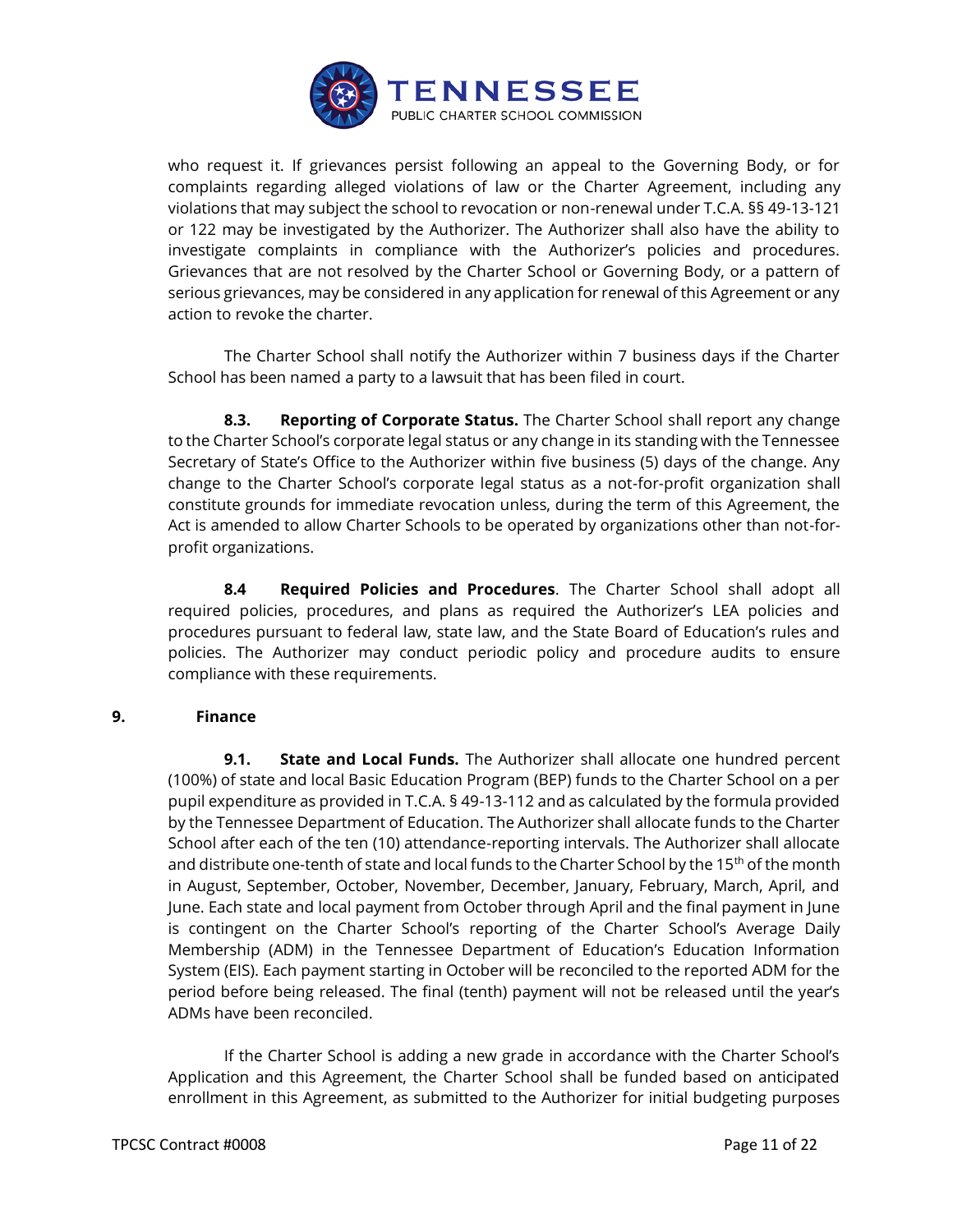

no later than March 15 of each year. Initial payments will be based on this anticipated enrollment, which must be agreed upon by the Authorizer and the Charter School and reflected in the Charter School's approved budget for the upcoming fiscal year by June 1 of each year. Upon completion of the grade expansion period, the Charter School's state and local funds will be allocated based on the prior year's ADM in the Tennessee Department of Education's EIS system, and consistent with T.C.A. § 49-3-351.

# **9.2. Federal Funds.**

- a. Eligibility: Each year, the Authorizer shall provide to the Charter School the school's proportionate share of applicable federal ESSA funding (e.g. Title I, Title II, Title III, Title IV, or Title V) and other federal grants received by the Authorizer for which the Charter School is eligible. Schools are eligible for such funds upon approval of their plans for such funds either by the Authorizer or the Tennessee Department of Education (TDOE).
- b. Fund Collection: The LEA in which the Charter School operates shall pay to the TDOE one hundred percent (100%) of the per student share of any federal funding in the custody of the LEA that is due to the charter school. The TDOE shall withhold from the LEA one hundred percent (100%) of all federal funding in the custody of the TDOE that is due to the charter school. The TDOE shall then allocate and disburse one hundred percent (100%) of these funds to the Charter School in accordance with procedures developed by the TDOE. The Authorizer shall reduce the allocation to charter schools by a percentage allowable under federal rules and regulations for administrative, indirect, or any other category of cost or charges.
- c. Fund Distribution & Reporting: Funds shall be distributed on a documented expenditure reimbursement basis with the required documentation. The Charter School shall submit grant reimbursement reports to the Authorizer at least quarterly but no more frequently than monthly. The Authorizer shall distribute to the Charter School federal reimbursement funds within 30 days approval of expenditure reimbursement requests.
- d. Use of funds. The Charter School shall comply with all regulations tied to such federal funds, including 2 C.F.R. 200 – Uniform Administrative Requirements, Cost Principles, and Audit Requirements for Federal Awards, ESSA, IDEA, and any other applicable federal or state laws.

**9.3. Fee for Services Agreement.** Pursuant to T.C.A. § 49-13-142(f), the Charter School may enter into a separate fee for services agreement, for the provision of services (including but not limited to school or student support services such as food services and transportation) to be provided to the Charter School by the LEA in which the Charter School is located. The Charter School may also enter into a separate fee for services agreement with the Authorizer for the provision of services. The agreement will include terms for establishing fee-based services and will respect charter autonomy, treat the charter equitably compared to other district schools, if applicable, and states services is not a condition of charter approval, continuation, or renewal. Fees for services provided to the Charter School by the Authorizer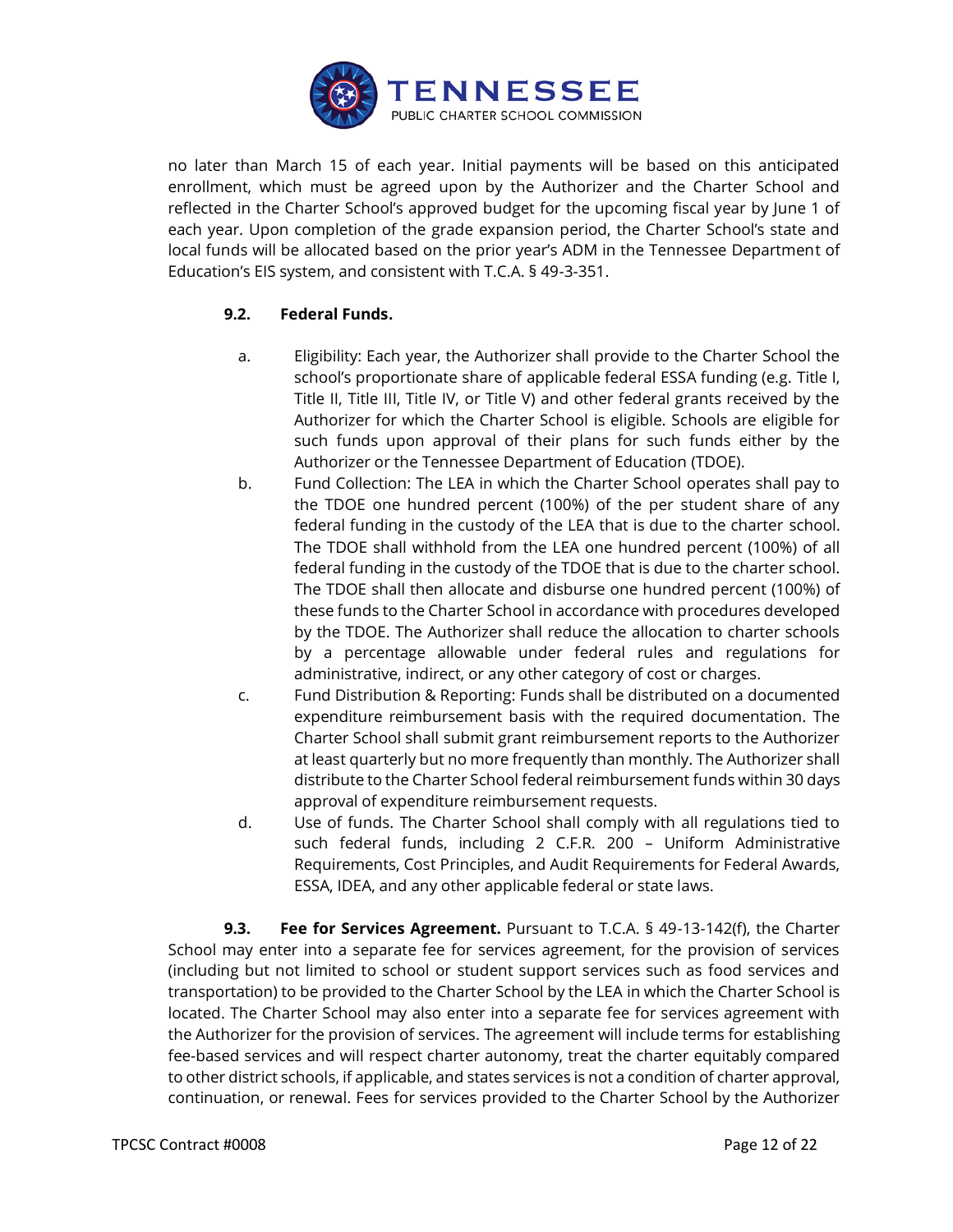

shall be deducted from the BEP payments provided to the Charter School. Failure of the Charter School to enter such an agreement with the Authorizer shall not be grounds for revocation or non-renewal of this Agreement.

Annually, the Charter School shall notify the Authorizer of any fee for services agreement(s) entered into with the LEA in which the Charter School is located or with any other vendor or outside contractor specific to the Charter School, including, but not limited to any agreement for the provision of services relating to the service of special populations and shall provide a copy to the Authorizer of any agreement(s) entered into. This shall only apply to those contracts or agreements that have a value of more than \$10,000, however, the Charter School shall provide a copy of any fee for services agreement(s) with a value of \$10,000 or less at the Authorizer's request.

**9.3.1. External Service Provider (ESP) Contracts.** The Charter School may contract for services, as provided by T.C.A. § 49-13-124. In such case, the Charter School shall notify the Authorizer of the contract(s) no later than seven (7) business days of signing the contract(s) and shall provide a copy of the contract(s) to the Authorizer upon the Authorizer's request.

The external service provider ("ESP") is a vendor of services, but the Governing Body remains ultimately responsible for the success or failure of the school. All contract(s) between the ESP and the Charter School should articulate:

- a. The roles and responsibilities of the Charter School and the ESP, including all services to be provided under the contract;
- b. The performance measures, consequences, and mechanisms by which the Charter School will hold the ESP accountable for performance, aligned with the performance measures in this Agreement;
- c. All compensation to be paid to the ESP, including all fees, bonuses, and what such compensation includes or requires;
- d. Terms of any facility agreement that may be part of the relationship;
- e. Financial reporting requirements and provisions for the school's governing board's financial oversight;
- f. Require all instructional materials, furnishings, and equipment purchased or developed with public funds to be the property of the school, not the ESP, in compliance with state law.
- g. All other financial terms of the contract, including disclosure and documentation of all loans or investments by the ESP to the Charter School, and provision for the disposition of assets in accordance with law;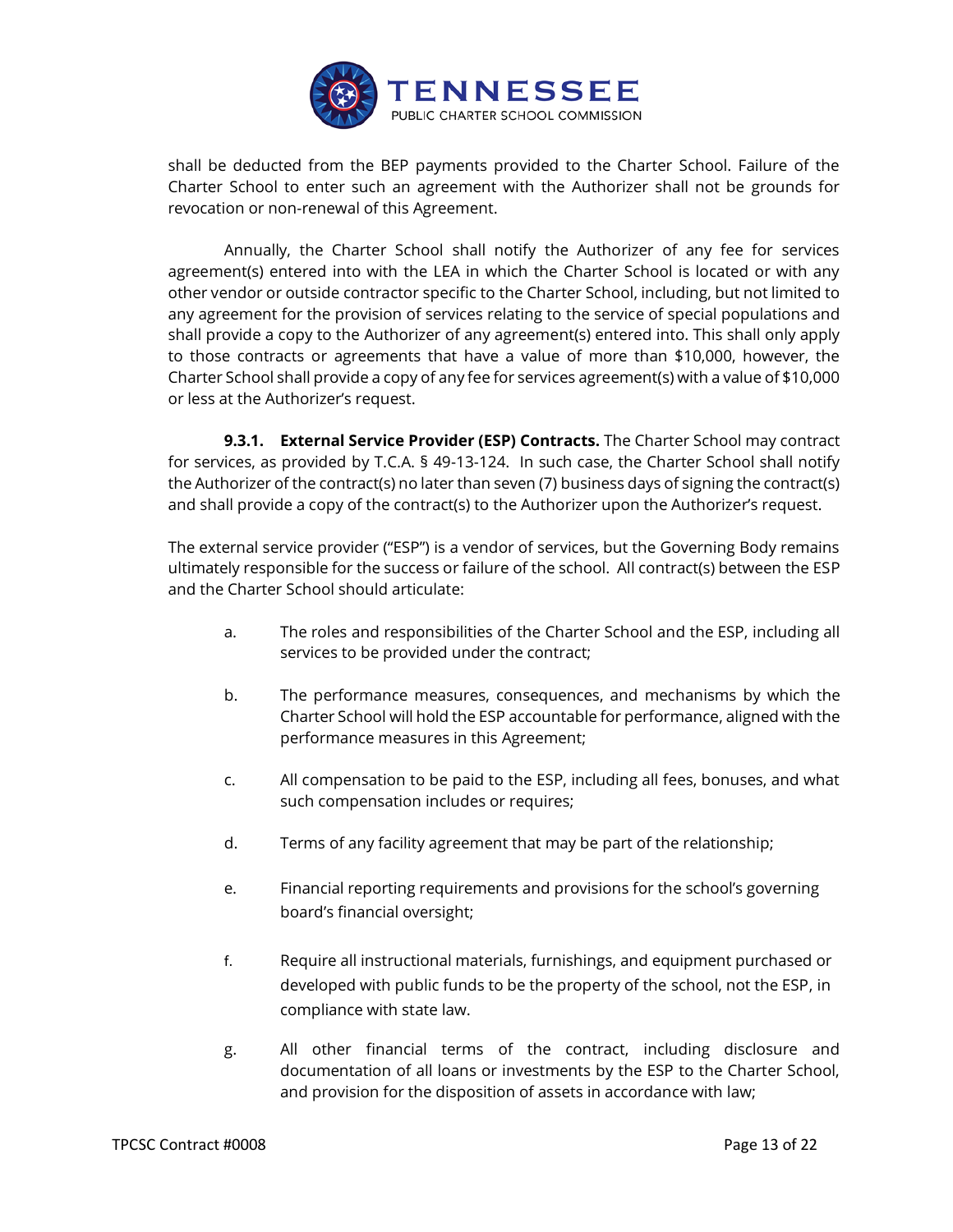

- h. Assurances that the Charter School, at all times, maintains independent fiduciary oversight and authority over the Charter School budget and ultimate responsibility for the Charter School's performance;
- i. Provisions for contract termination; and
- j. Respective responsibilities of the Charter School and ESP in the event of school closure, including transparency in the Charter School's revenues and expenditures as well as those managed by the ESP.

Governing Body members shall not be employed, selected, approved, or compensated by the ESP. Governing Body members are prohibited from serving as members and a ESP.

To the extent there is a conflict between the terms of this Agreement and an ESP contract, the terms of this Agreement shall govern.

**9.4. Tuition.** The Charter School shall not charge tuition unless otherwise permitted by Authorizer policy.

**9.5. Charter School Debt.** The Charter School is solely responsible for all debt it incurs, and the Authorizer shall not be contractually bound on the Charter School's account to any third party. The Authorizer shall not be liable in any instance for the Charter School's unpaid debts if the Charter School does not have sufficient funds to pay all of its debts.

The Charter School shall notify the Authorizer immediately of a default on any obligation owed to the Authorizer, which shall include debts for which payments are past due by sixty (60) days or more. If debts are incurred in the provision of employee benefits pursuant to T.C.A. § 49-13-119, the Authorizer may withhold the amount owed from the monthly payment until such debts are satisfied. Any other debts owed to the Authorizer must be satisfied prior to release of the last annual payment.

**9.6. Financial Management.** The Charter School shall control and be responsible for financial management and performance of the Charter School including budgeting and expenditures. Before receiving BEP funds through the Authorizer, the Charter School must demonstrate (if not already demonstrated in the Charter School's Application) the existence of appropriate governance and managerial procedures and financial controls including:

- a. Accounting methods complying with T.C.A. § 49-13-111(o);
- b. A checking account;
- c. Adequate payroll procedures;
- d. An organizational chart;
- e. Procedures for the creation and review of monthly and quarterly financial reports, including identification of the individual responsible for preparing such financial reports in the following fiscal year;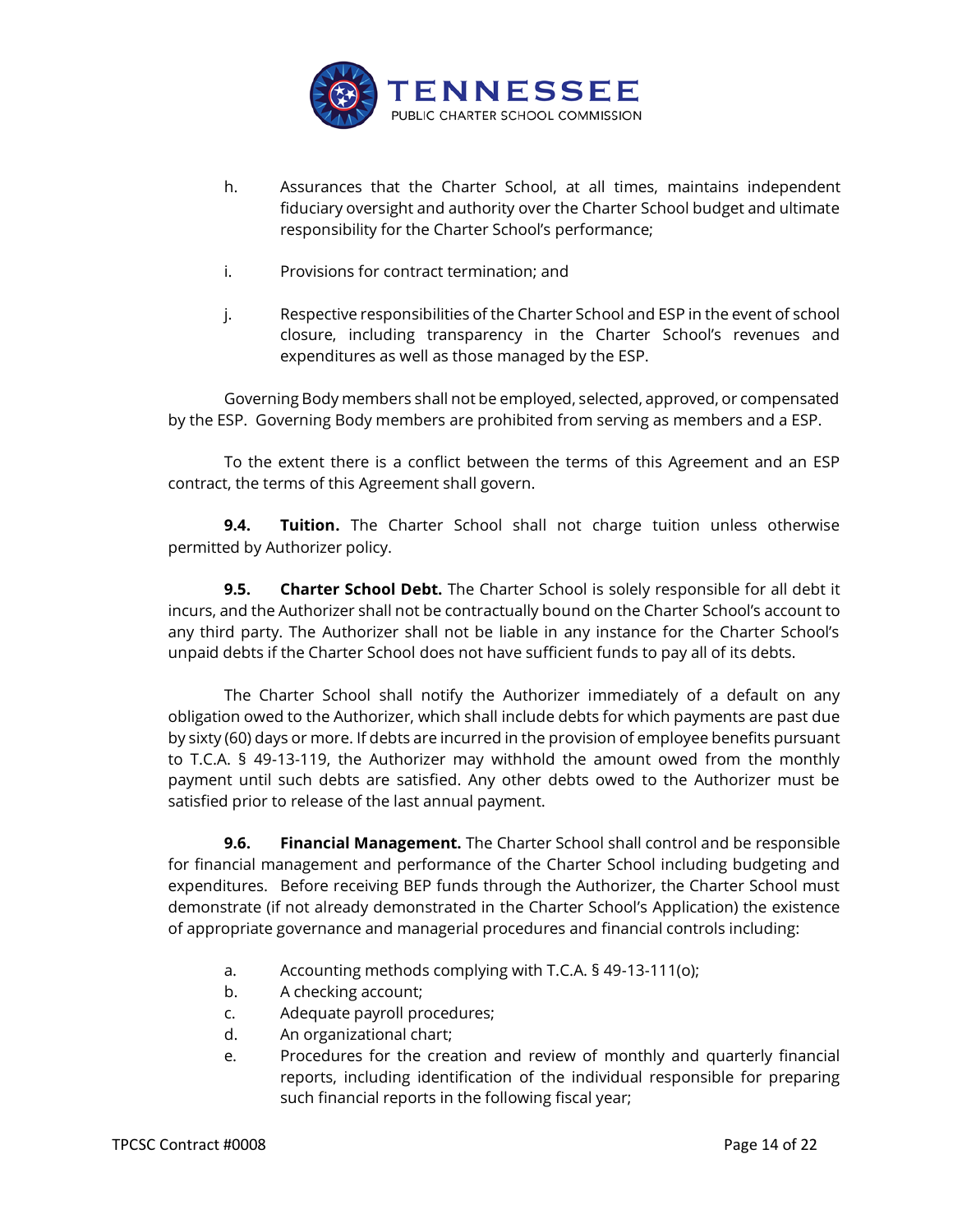

- f. Internal control procedures for cash receipts, disbursements, and purchases; and
- g. Maintenance of asset inventory lists and financial procedures for federal grants in accordance with applicable federal law.

The Authorizer reserves the right to require, consistent with the Act, the submission of financial reports as indicated in Authorizer policies.

The Charter School shall comply with T.C.A. §§ 49-13-111 and 120 regarding completion and submission of annual budgets, financial reports, and audits to the Authorizer and the State. The Charter School shall undergo an independent financial audit conducted in accordance with T.C.A. §§ 49-13-111(l) and 49-13-127. The audit shall be furnished to the Authorizer, the Commissioner of Education, and the Comptroller of the Treasury by December 31 of each year in accordance with the Authorizer's reporting calendar. If such audit is not received by the Authorizer on or before December 31 of each year, it shall be considered a material breach of this Agreement, which the Charter School shall have 15 business days, or such other time as the Parties may agree, to cure. The audit should express an unqualified opinion on the financial statements. A qualified audit opinion will result in an automatic review and request for explanation from the Charter School. In addition, any material weaknesses in controls should be disclosed during the audit. A material weakness will result in a potential review and explanation from the Charter School. The Charter School shall also prepare and provide to the Authorizer a copy of its final annual budget for the upcoming fiscal year no later than July 1 of each year. In addition, the Charter School shall submit any other financial and/or operational reports pursuant to T.C.A. § 49-13-111(d).

**9.7. Financial Records.** All financial records of the Charter School pertaining to the management and operation of the Charter School are subject to inspection and production as required for fulfillment of the Authorizer's fiduciary responsibilities, upon reasonable notice.

**9.8. Authorizer Fee.** Pursuant to T.C.A. § 49-13-128(e), the Charter School agrees to the payment of an annual authorizer fee of up to 3% of the charter school's per pupil state and local funding. By May 1 of each year, the Authorizer shall set the percentage of the authorizer fee. The Authorizer shall use the authorizer fee to fulfill obligations consistent with the authority of the Authorizer set forth in Title 49, Chapter 13.

#### **10. Amendments**

Pursuant to T.C.A. § 49-13-110, petitions to amend this Agreement, initiated by the Charter School, shall follow the timelines established in Commission Rule 1185-01-01-.04 for approval or denial by the Authorizer. An amendment shall not become effective, and the Charter School shall not take action or implement the change requested in the amendment, until the amendment is approved in writing by the Authorizer.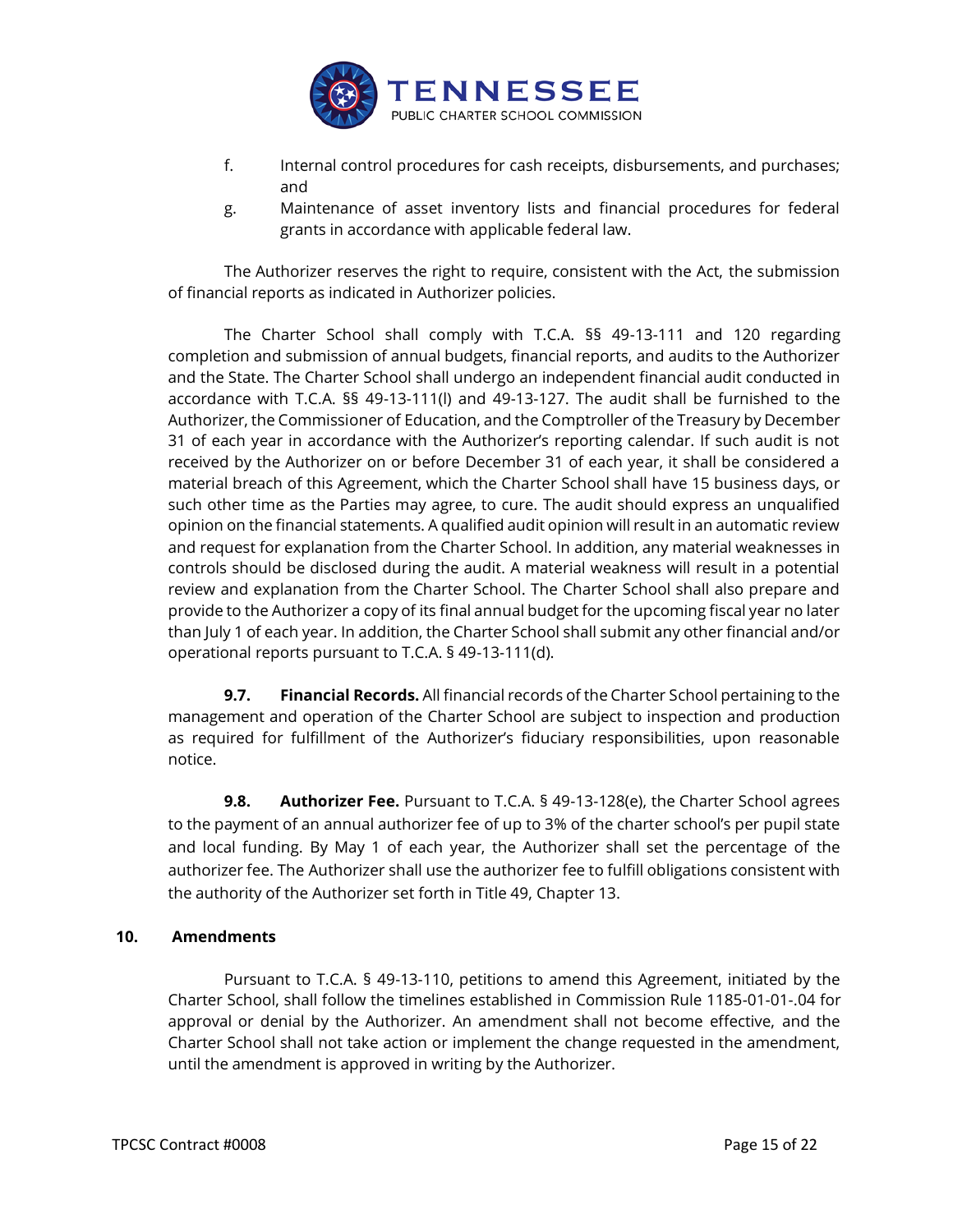

Not all changes to the Charter School's operation constitute material changes to this Agreement that require an amendment. However, the following changes (as well as any other changes mentioned in other sections of this Agreement as being material and requiring an amendment as well as changes outlined in Commission Rule 1185-01-01-.04) are considered material and shall require an amendment:

- a. Material changes in the Charter School's mission;
- b. Changes in the Charter School's calendar that reduce the calendar by 5 or more days in the first year of operation or by more than ten (10) days in subsequent years, in the absence of timely notification of parents or below the requirement to provide at least the same equivalent time of instruction as required in regular public schools in T.C.A. § 49-13-111(r)(12); and
- c. Changes in school location that are materially different from the location of the Charter School as discussed in the Charter School's Application and this Agreement pursuant to Section 1.5.

Educational program matters not specifically identified in this Agreement or the Charter School's Application shall remain within the Charter School's authority and discretion.

The following changes do not require an amendment, however the Charter School shall notify the Authorizer of any of the following within thirty (30) days:

- a. Changes to the June  $1^{st}$  budget submitted to the Authorizer, subject to the requirements of state and federal law;
- b. Changes in the mailing address of the school, phone or fax number, or web address of the Charter School;
- c. Changes in the members and duties of the Governing Body including names and contact information;
- d. Changes in the school leader or, if applicable, the chief executive of the Charter School or charter management organization including names and contact information;
- e. Changes in any leadership in the Charter School or individuals serving as main contacts with the Authorizer, including names and contact information; and
- f. Changes in school location to a location permitted by Section 1.5.

Any material change initiated by the Authorizer, requiring an amendment to this Agreement, must be agreed to in writing by both parties. An amendment initiated by the authorizer shall be effective at the agreed upon date in the amendment or upon approval in writing by the Authorizer.

### **11. Renewal, Revocation, Closure, and Dissolution**

**11.1. Renewal**. Pursuant to T.C.A. § 49-13-121, the Charter School may apply for renewal of this Charter Agreement by application submitted no later than April 1 of the year prior to the year in which this Agreement expires and in accordance with Authorizer renewal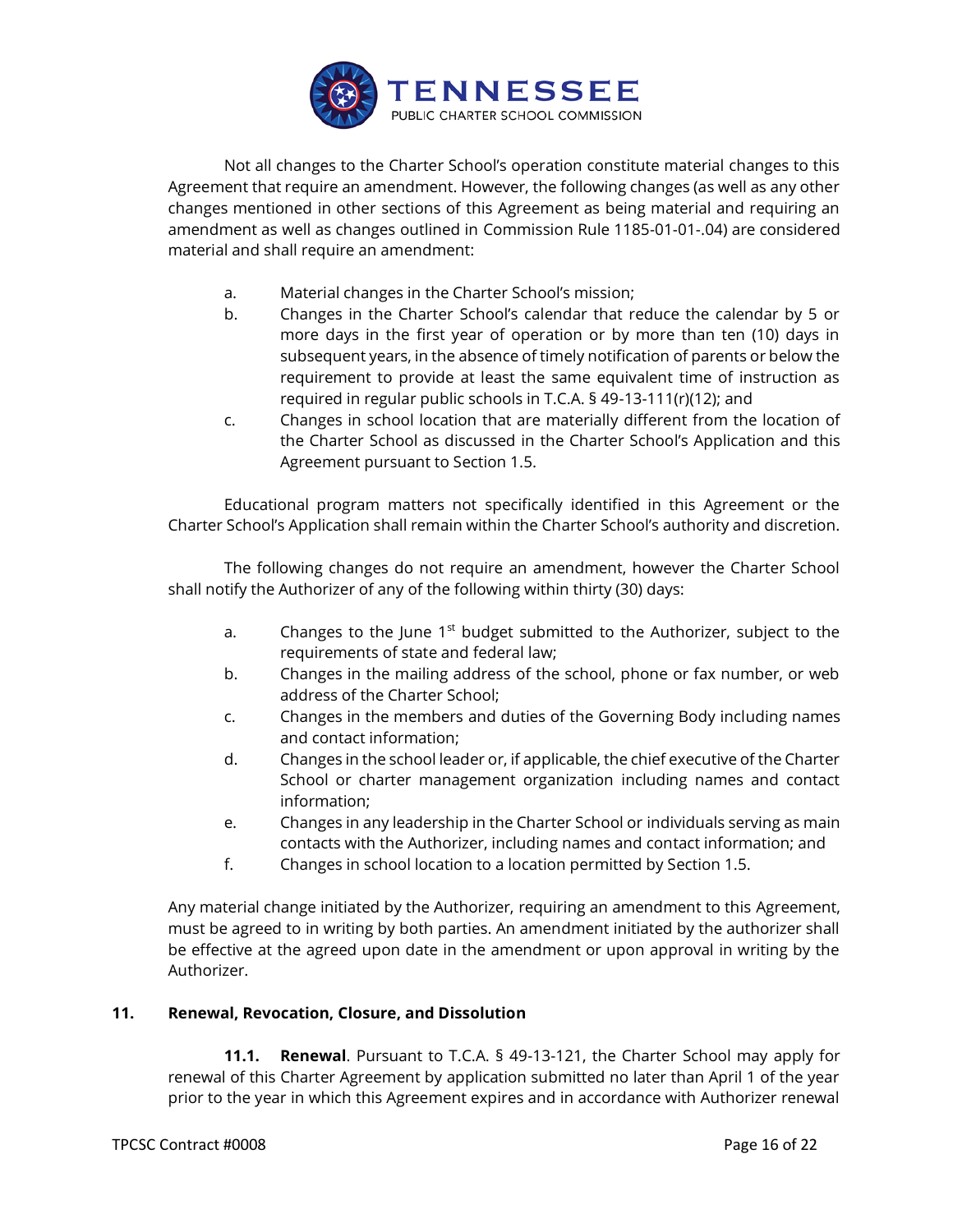

rules and policies. This Agreement may be renewed without modification, except for the incorporation by attachment of the approved renewal application. The Parties may also amend this Agreement as part of the renewal process.

The Authorizer may elect not to renew this Charter Agreement pursuant to the Authorizer rules, policies, and T.C.A. § 49-13-121. Any proposed amendments to this Agreement that are rejected by one of the Parties shall constitute denial of the renewal application. Denial of the renewal application by the Authorizer shall be final and not subject to appeal.

**11.2. Revocation.** During the term of this Agreement, in accordance with the Authorizer's policies, the Authorizer will provide notice to the Charter School of noncompliance with applicable laws, rules, or this Agreement and give the Charter School an opportunity to cure the non-compliance prior to instituting revocation proceedings pursuant to T.C.A. § 49-13-122 and Authorizer rules and policies, unless the Authorizer determines that the violations are so severe that such notice and an opportunity to cure should be waived. Such notice and opportunity to cure shall not be required for grounds upon which this Agreement or state law calls for immediate revocation of the charter.

At any time during the term of this Agreement, the Authorizer may revoke this Agreement for any reason set forth in T.C.A. § 49-13-122, and/or a material violation of any of the conditions, standards, or procedures set forth in this Agreement.

If the Authorizer determines that any grounds for revocation exist, it may revoke this Charter Agreement according to the procedures set forth in T.C.A. § 49-13-122 and Authorizer policies.

**11.3. Closure and Dissolution.** In the event that the Charter School is required to cease operation for any reason, including but not limited to closure, non-renewal, revocation, or voluntary surrender of the charter, the Charter School shall cooperate with the Authorizer to ensure orderly closure of the Charter School including, but not limited to:

- a. Timely notification of parents and teachers of the closure decision;
- b. Securing student records and transferring them to the LEA in which the Charter School is located;
- c. Assisting in placing students in appropriate schools;
- d. Managing all financial records consistent with the Authorizer's school closure requirements and policies; and
- e. Disposal of school assets in accordance with the Act and this Agreement.

The Charter School shall also comply with any closure policies or protocols established by the Authorizer.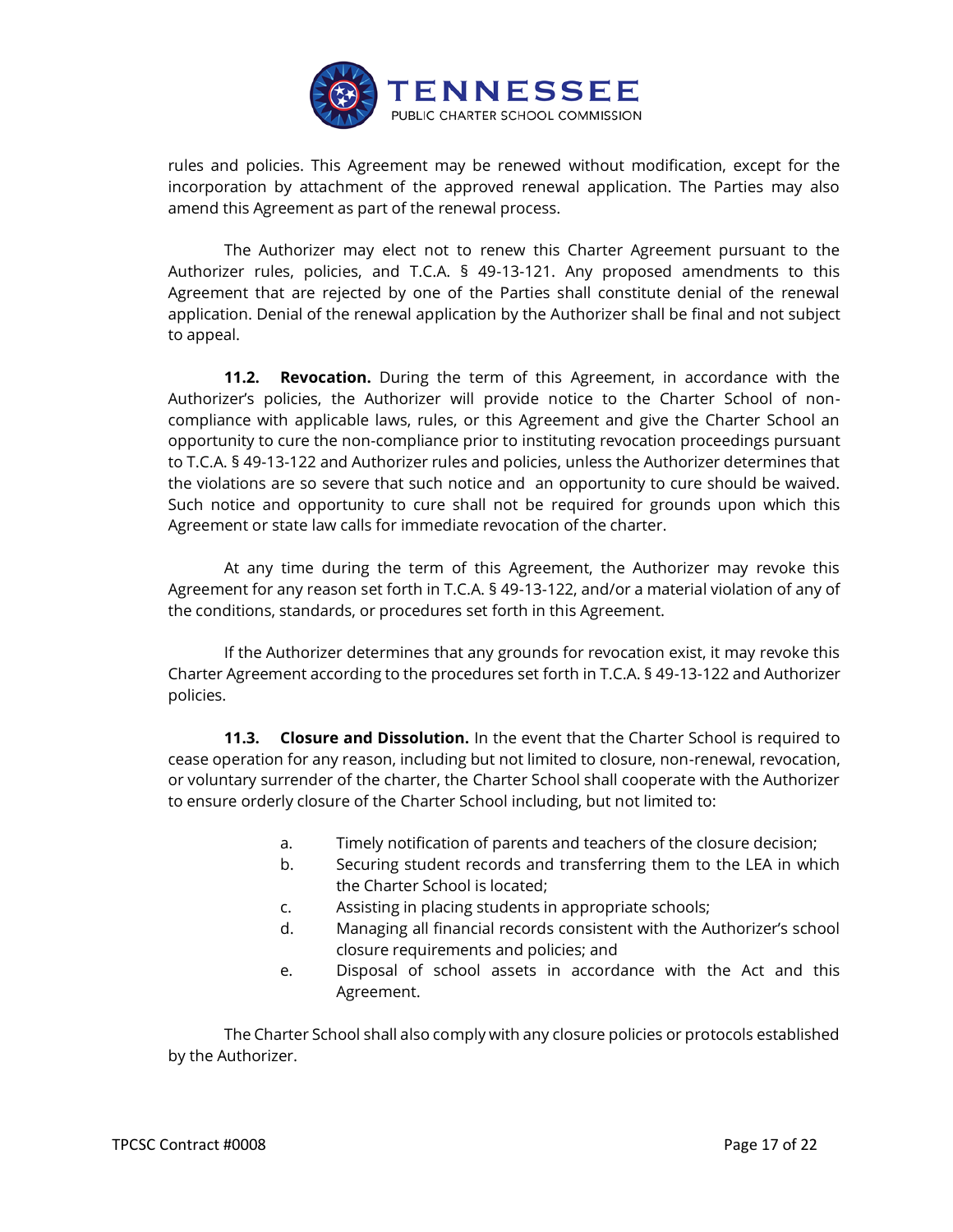

Dissolution of the Charter School following revocation, expiration of this Agreement, dissolution or cessation of operations, or non-renewal shall comply with T.C.A. §§ 49-13-110(e) and 49-13-122. The Charter School shall be responsible for winding down operations, including payment of any and all debts, obligations, or liabilities incurred at any time by the Charter School. Under no circumstances shall the Authorizer be responsible for such obligations. Charter School personnel and the Governing Body shall cooperate fully with any activity related to school closure or phase out. If assets of the Charter School were funded with funds from the Authorizer, other than funds described in Sections 9.1 and 9.2, and such assets remain after paying the Charter School's debts and obligations and not requiring return or transfer to donors or grantors, such assets will become the property of the Authorizer.

#### **12. Indemnification and Hold Harmless**

The Authorizer and Charter School each shall give immediate written notice to the other of the assertion of any claim or the commencement of any litigation for which indemnification is sought and shall cooperate with each other in the defense of the claim or litigation.

Each party to this Agreement shall indemnify and hold harmless the other, and their respective officers, agents, and employees from the following:

- a. Any claims, causes of action, liabilities, losses, damages, costs, and attorney fees for injuries or damages arising, in part or in whole, from the negligent or intentional acts or omissions of the Charter School, its officers, employees, and/or agents, including its sub- or independent contractors, in connection with the performance of this Charter Agreement or relating to this Charter Agreement;
- b. Any costs, attorney fees, and/or financial penalties imposed on the Authorizer by state and/or federal authorities arising out of actions or omissions of the Charter School relating to special education or disability accommodations; and
- c. Any claims, damages, penalties, costs, and attorney fees arising from any failure of the Charter School, its officers, employees, and/or agents, including its sub- or independent contractors, to observe applicable laws.

In the event of any such suit or claim, the Charter School shall provide all assistance required by the State in the State's defense. Nothing contained herein shall be deemed to afford to the Charter School, through its attorney(s), the right to represent the State of Tennessee in any legal matter, such rights being governed by T.C.A. § 8-6-106.

# **13. Contract Construction**

**13.1. Waiver.** The failure of either of the Parties to this Agreement to insist on strict performance of any term or condition of this Agreement shall not constitute a waiver of that term or condition, even if the Party accepting or acquiescing in the nonconforming performance knows of the nature of the performance and fails to object to it.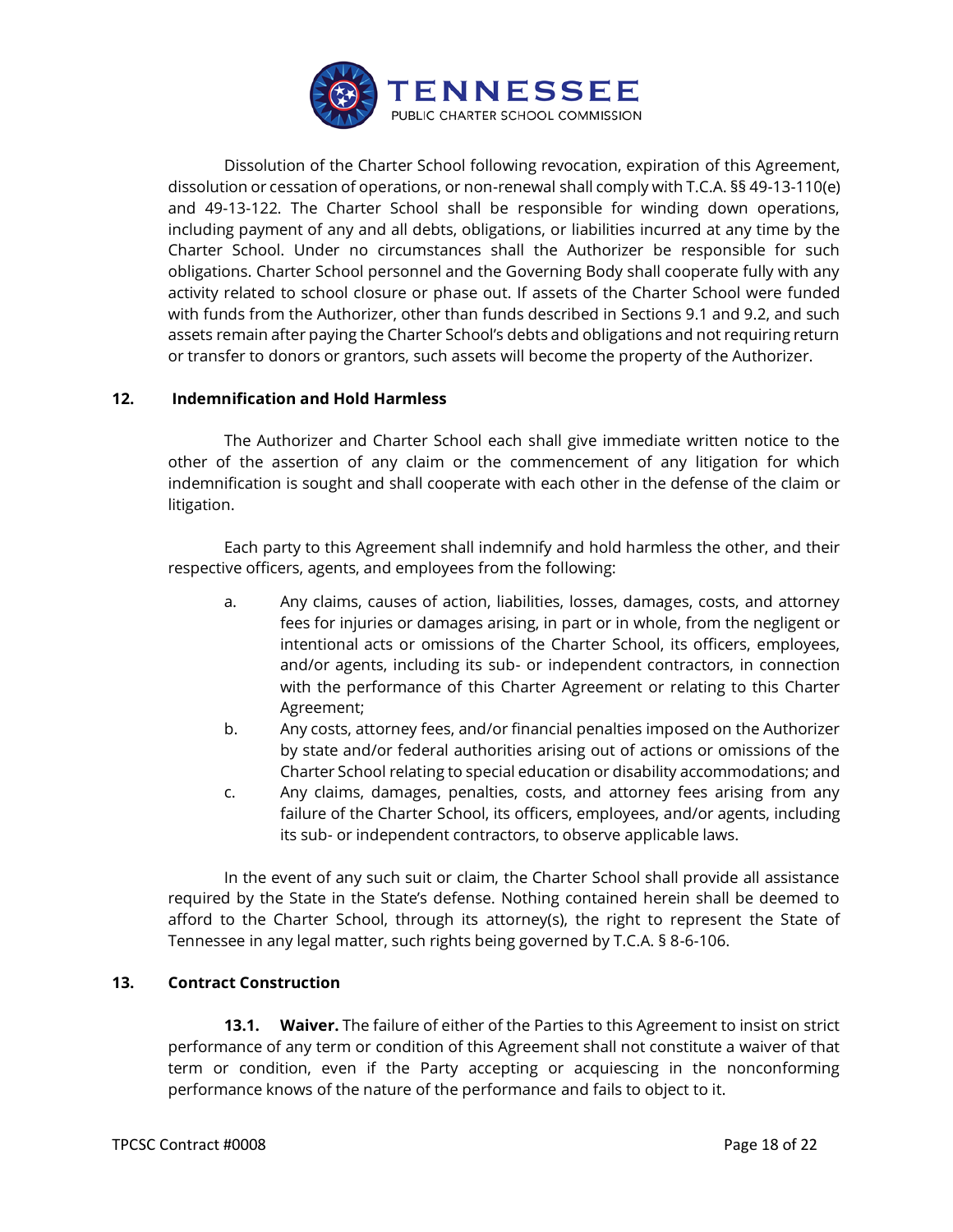

**13.2. Non-assignability.** No right or interest in this Agreement shall be assigned by anyone on behalf of the Charter School, and delegation of any contractual duty of the Charter School shall not be made without prior written approval of the Authorizer. A violation of this provision shall be grounds for immediate termination of this Agreement and revocation of the Charter.

Should the Charter School propose to enter into a contract with another non-profit entity to manage the Charter School, this constitutes a material change that requires an amendment to this Agreement. The Charter School agrees to submit all information requested by the Authorizer regarding the management arrangement, including a copy of the proposed contract and a description of the management company, with identification of its principals and their backgrounds. The Charter School shall not enter a management contract without written approval from the Authorizer. Failure to receive approval from the Authorizer prior to entering into a contract shall be grounds for immediate revocation.

**13.3. Agreement.** The Parties intend this Agreement, including all attachments and exhibits hereto, to represent a final and complete expression of their agreement, which shall be considered the Agreement. All prior representations, understandings, and discussions are merged herein, and no course of prior dealings between the Parties shall supplement or explain any terms used in this document. The Parties recognize that amendments to this Agreement may be executed from time to time hereafter.

**13.4. Survival of Representations and Warranties.** All representations and warranties hereunder shall be deemed to be material and relied upon by the Parties with or to whom the same were made, notwithstanding any investigation or inspection made by or on behalf of such Party or Parties. The representations and warranties covered in this Agreement will survive the termination or expiration of this Agreement.

**13.5. Severability.** The provisions of this Agreement are severable. Any term or condition deemed illegal or invalid shall not affect any other term or condition, and the remainder of the Agreement shall remain in effect unless otherwise terminated by one or both Parties. For any term or condition deemed illegal or invalid, the Parties shall, upon the request of either party, negotiate in good faith to adopt any necessary or appropriate replacement provision.

**13.6. Authority.** The individual officers, agents, and employees of the Parties hereto who execute this Agreement do hereby individually represent and warrant that they have full power and lawful authority to execute this Agreement.

**13.7. Change of Law.** If, due to any change in applicable law, regulation, or interpretation thereof by any court of law or other governing body having jurisdiction subsequent to the date of this Agreement, performance of any provision of this Agreement or any transaction contemplated hereby shall become impracticable or impossible, the parties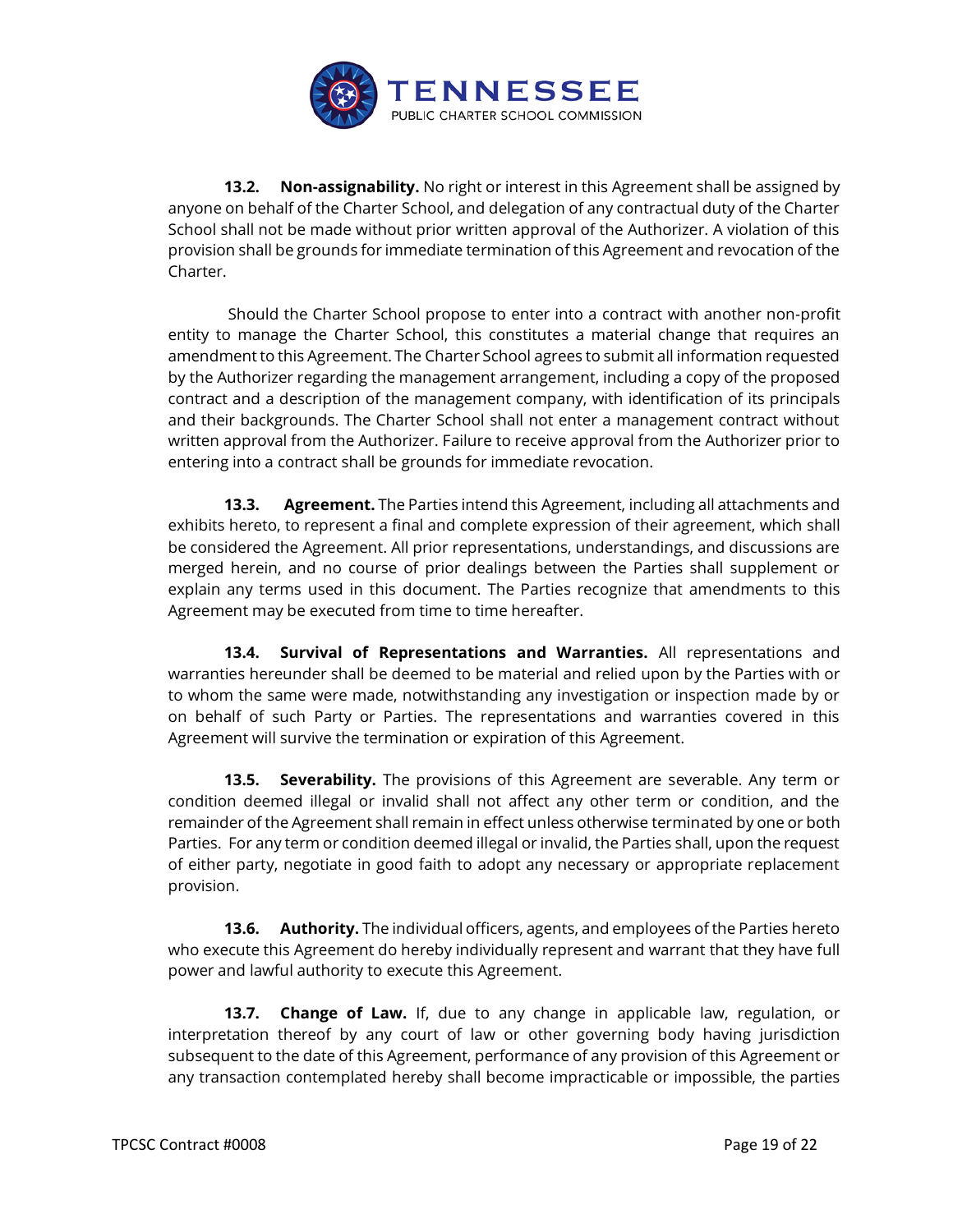

hereto shall use their best efforts to find and employ an alternative means to achieve the same or substantially the same result as that contemplated by such provision.

**13.8 Notice.** Any notice required or permitted under this Agreement shall be in writing, sent via electronic or other means, and shall be effective immediately upon personal delivery, subject to verification of service or acknowledgment of receipt, or three (3) days after mailing when sent by certified mail, postage prepaid. Such noticed shall be sent to:

If to the Authorizer:

Mailed to: Tennessee Public Charter School Commission Attn: General Counsel 500 James Robertson Parkway, 5<sup>th</sup> Floor Nashville, TN 37243 and emailed to: ashley.thomas2@tn.gov

If to the Charter School:

Mailed to: Authorized Charter School **Address Address** and emailed to: email address

Either party may change its address for notices under this Agreement by notice to the other party.

**13.9 No Third-Party Beneficiary.** This Agreement shall not create any rights in any third parties who have not entered into this Agreement, nor shall any third party by entitled to enforce any rights or obligations that may be possessed by either party to this Agreement.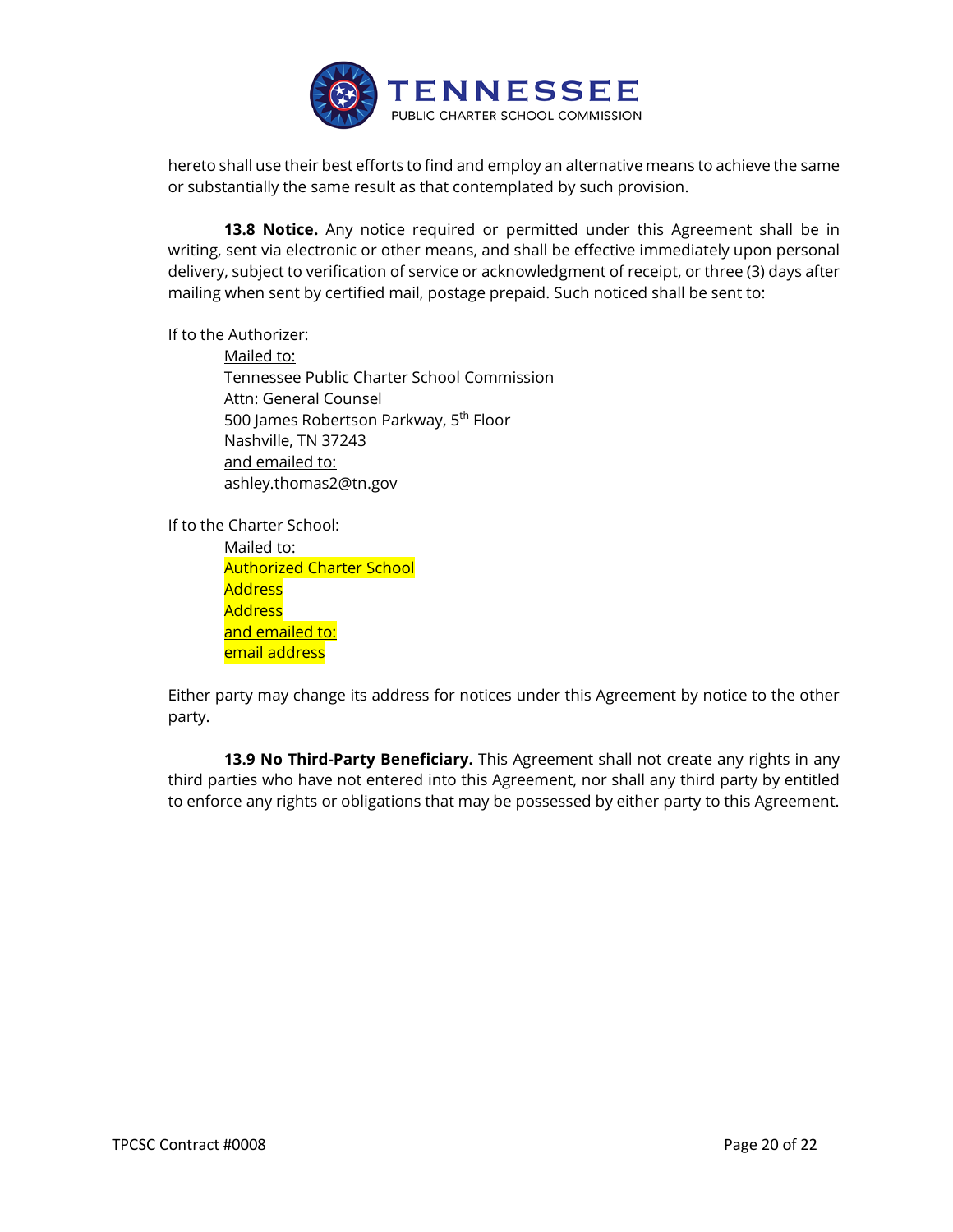

| THE STATE OF TENNESSEE BY AND THROUGH<br>THE TENNESSEE PUBLIC CHARTER SCHOOL<br>COMMISSION:                                                                                                                                                                                                     | <b>CHARTER SCHOOL:</b>                                                                                                                                                 |
|-------------------------------------------------------------------------------------------------------------------------------------------------------------------------------------------------------------------------------------------------------------------------------------------------|------------------------------------------------------------------------------------------------------------------------------------------------------------------------|
| Printed Name: Tess Stovall<br>Title: Executive Director<br>Date: <u>with the same and the same of the same of the same of the same of the same of the same of the same of the same of the same of the same of the same of the same of the same of the same of the same of the same of the s</u> | Printed Name: _____________________                                                                                                                                    |
| Printed Name: Thomas Griscom<br>Title: Chairman, Tennessee Public Charter<br><b>School Commission</b>                                                                                                                                                                                           | Sworn to and subscribed to before me, a Notary<br>Public, this ___________________ day of<br>duly authorized to execute this instrument on<br>Charter School's behalf. |
|                                                                                                                                                                                                                                                                                                 | Notary Public<br>My Commission Expires ____                                                                                                                            |

 $\Gamma$ 

٦